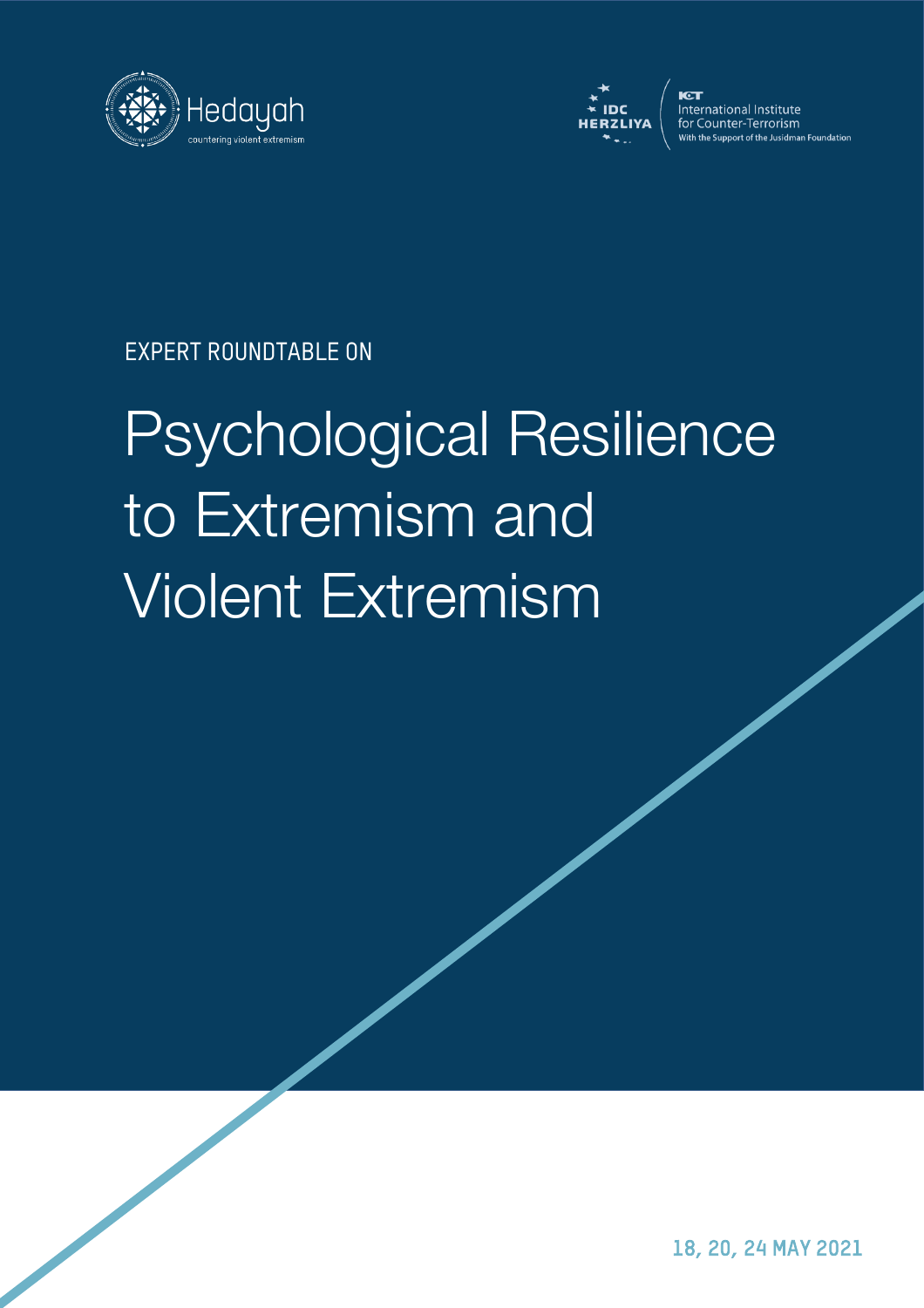# **EXECUTIVE** SUMMARY

On the 18<sup>th</sup> of May 2021, the International Center of Excellence for Countering Violent Extremism, Hedayah, and the International Institute for Counter-Terrorism (ICT) launched the first session of a 3-day joint organized expert roundtable on psychological resilience to violent extremism. The roundtable aimed to:

- 1. Identify relevant psychological factors that increase individual resilience to extremism and violent extremism;
- 2. Provide practical recommendations for cognitive and behavioral skills that can be incorporated into preventing and countering violent extremism (P/CVE) programs; and,
- 3. Prioritize areas for further research studies on this subject.

The purpose of this report is to provide an overview of the expert roundtable, summarizing key highlights, and recommendations made during the presentations and discussions that took place during the three-day event. The sections below are presented in the order of sessions of the roundtable.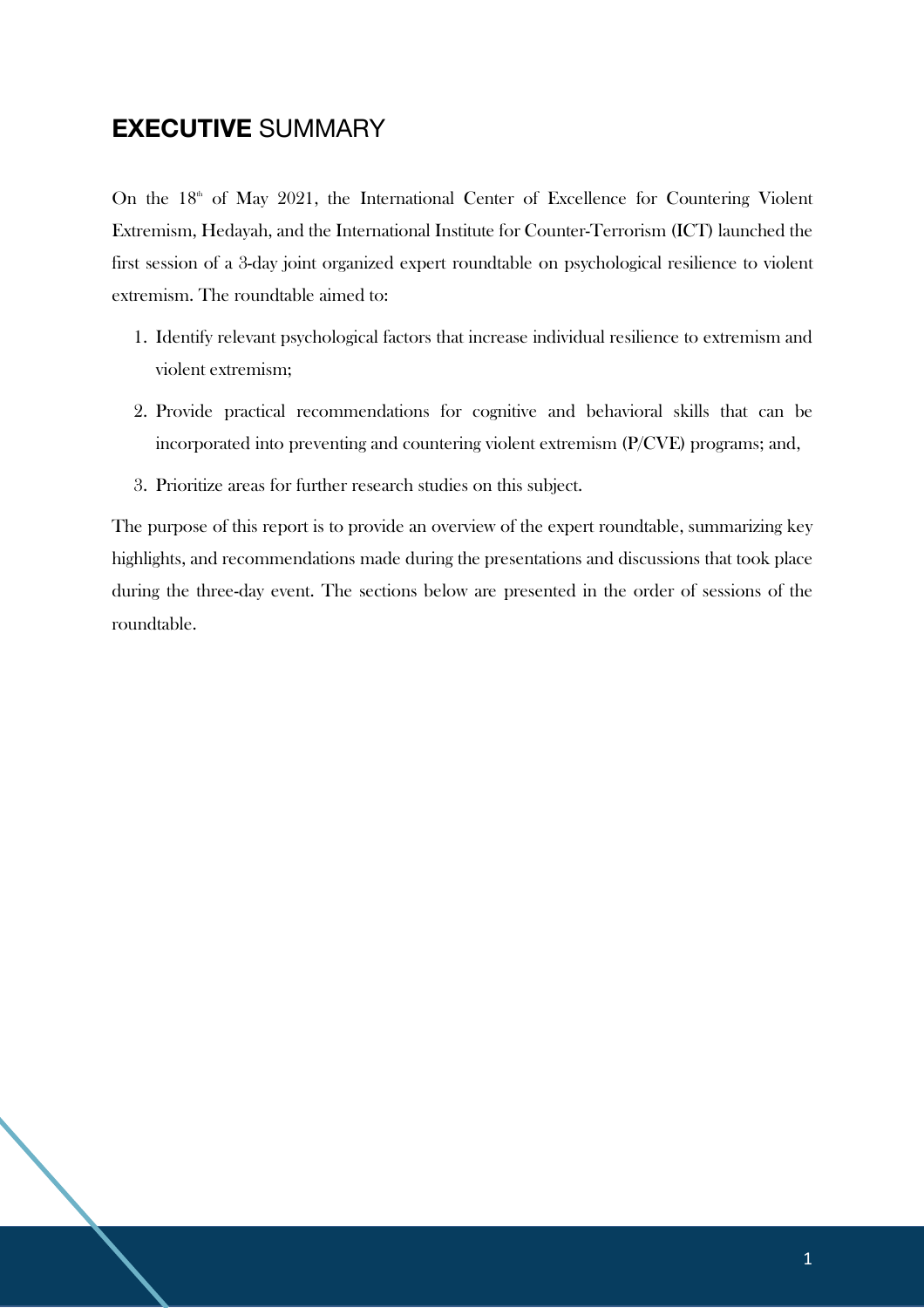# **OPENING** REMARKS

The expert roundtable commenced with remarks made by co-organizers, Hedayah and the ICT, supported by statements from the United Nations Office of Counter-Terrorism (UNOCT) and the Counter-Terrorism Executive Directorate (CTED).

During the opening remarks from CTED, it was highlighted that this year marked the 20th anniversary of the 9/11 attacks against the US that resulted in the UN Security Council unanimously adopting Resolution 1373, which established the CTC in 2001, followed by Resolution 1535 which established the CTED as an expert body to assist the work of the CTC in 2004. The Committee has been dedicated to enhancing approaches through more specific and technical policies with multilayered and comprehensive measures over the last 20 years – and more recently highlighting the importance of psychological resilience in the context of violent extremism, especially when it comes to young people. There continues to be a need for engaging the youth, enhancing access to good education, and stressing the need for, and benefits of, psychological support to assist them in resisting propaganda and violence. In 2020, the Security Council adopted UN Resolution 2535, which reaffirmed the UNs commitment to building the resilience and representation of young people, underscoring the integral role of the youth for conflict prevention and resolution – stressing the importance of developing more policies tailored to these issues. It is among the first but certainly not last step in the right direction for global P/CVE initiatives.

In Hedayah's remarks it was underlined that the topic of terrorism is often associated with the Middle East. Although terrorism is a global phenomenon, it is important to address the major challenges by focusing on local discourse and customizing approaches to community and region specificities. However, a collective effort is still needed to develop a global strategy for countering terrorism that goes to the root of the problem. Countering radical religious ideologies also demands enhanced approaches to build resilience. Extremist narratives and radical preachers have hijacked Islam as a religion, manipulating it to be associated with "radicalism" and to serve the agendas of extremist ideologies. To effectively prevent and counter this, we need to assess and analyze the culture and the mindset of those who engage in acts of terrorism. Only then can we create counter-narratives for those who are radicalized based on a better understanding of the Islamic culture itself. This form of radicalization and extremist ideologies demand innovation and different approaches to highlight and focus on different environments that can and do bread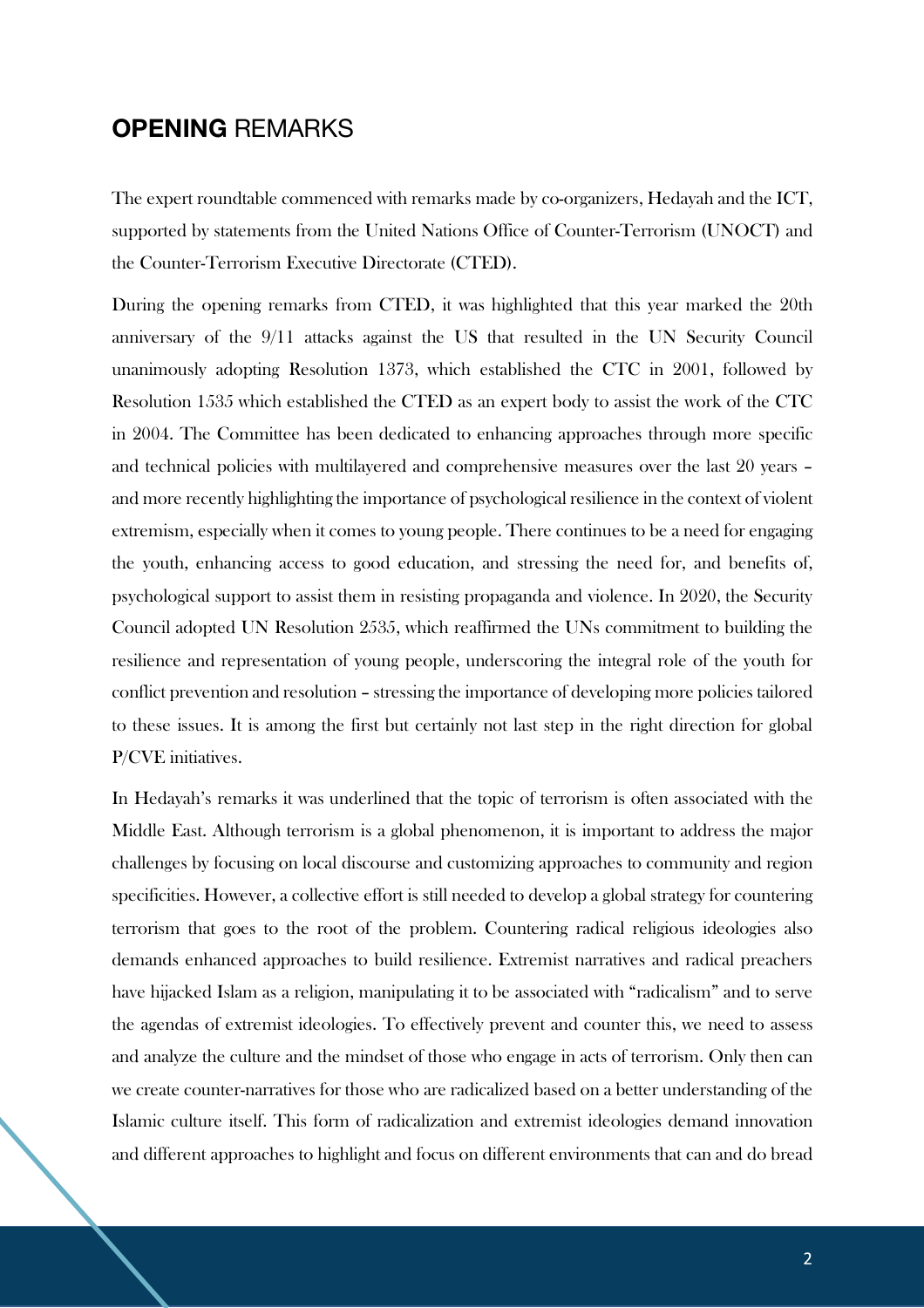radical ideologies – as such, approaches need to be framed to account for the inherent variation among different global cultures.

The ICT added that this co-organized roundtable was dedicated to the topic of psychological resilience to terrorism and violent extremism, and that it marks the first step in developing a longstanding strategic partnership that will last for years. The synergetic expertise that has been accumulated throughout the last decade will serve to benefit the international community, the Middle East, and local communities and populations. The overall benefits from partnerships and collaborative approaches will be immense, and the collective effort of ICT and Hedayah will enhance policies to build a better and safer region, as well as world. The ICT and Hedayah are a natural fit for one another and share many important similarities – a dedication to countering violent extremism, non-governmental institutions, and a strong focus on resilience programs. Through collaboration, ICT and Hedayah have the ability to better tackle the challenges of violent extremism regionally and globally.

Finally, the opening remarks from the UNOCT highlighted the critical timing of this roundtable discussion at a time when the entire world has struggled with the rising rates of terrorism during COVID-19. The pandemic has magnified existing and emerging trends in violent extremism and exacerbated its drivers – highlighting the need for a 'whole of society' approach and strategic investments into resilience methods as an aspect of prevention. ISIS and Al-Qaida have remained resilient and continue to expand their reach, gaining ground in Africa and other conflict zones while exploiting grievances and fueling instability. At the same time, the pandemic has highlighted the growing threat of conspiracy theories and the transnationality of white supremacy (and other ethnically motivated extremist movements). The UNCCT has launched a Global Programme to prevent and counter-terrorism and violent extremism, helping member states and civil societies to build evidence-based policy on national resilience. These responses include the proper human rights dimension, gender-based approaches, and youth empowerment. Finally, in light of the COVID-19 pandemic, mental health has become an important factor to consider in building individual and community resilience. Continued focus needs to be on empowering young people as agents of change in the face of violent extremism and incorporating them in prevention programs. The UNOCT also emphasized the desire and need to continue building a strong partnership with Hedayah, the ICT, and other dedicated organizations around the world.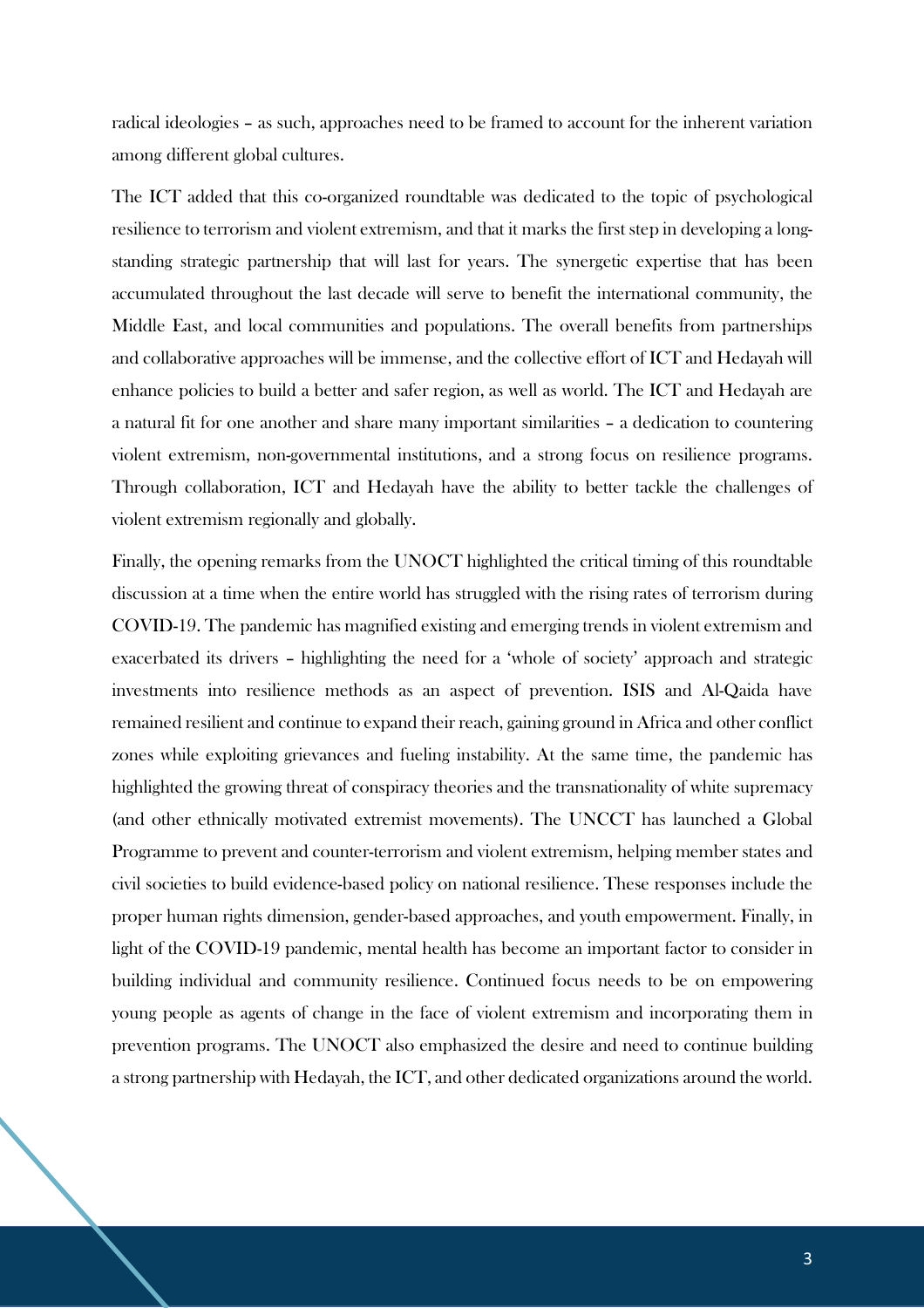# **ROUNDTABLE** DISCUSSION

The goal of this roundtable is to identify the psychological factors that could make them stronger and collect practical recommendations that can be incorporated into preventing and countering violent extremism programs. To achieve this goal, the participants were invited to speak under Chatham House Rule, encouraging more engaging debates and discussions. The roundtable was divided into 6 sessions, each with a distinct subject matter. A summary of the points and discussions of that roundtable is included in the sections that follow.

#### **DAY 1** – MAY 18, 2021

#### Session 1: **Psychological Motivations to Terrorism**

In this session, the first speaker highlighted the importance of assessing circumstances and individual psychological characteristics that play a role in "making a terrorist." The circumstances that relate to terrorism, generally defined as a politically or ideologically motivated act of violence, differ per situation based on several factors. In circumstances where most of an affected populations experience shared grievances, only a minority of people will be driven to extremist ideologies and resort to violence. Some of the easy to identify non-psychological individual characteristics include the individual's age and gender (e.g., young and male) – but this does not account for why some individuals become engaged in terrorism while others, with the same characteristics, do not. Instead, it is the psychological characteristics, personalities, and mental traits that can help assist with the "why" and "why not" questions. A person's mental state, personality, and characteristics are among other critical factors in the likelihood that someone resorts to terror.

A recent study on lone actors showed that 2/3 of participants in the study were diagnosed with forms of psychotic disorders, suicidal tendencies, and/or severe personality disorders. Stemming from the results of this study, and others like it, comes the necessity to further understand the reason(s) behind acts of terrorism. Is it motivated by the desire to kill or to die? And, if it is motivated by the desire to die, then, why die while killing others? Two concrete findings arose. Firstly, suicide was a big driver of carrying out acts of violence. A terror attack can be an outcome or reaction between someone's individual mental state and a political and/or social situation combined. In general, the wish to die and wish to kill dwell together in the same person. Secondly, an answer seems to reside in the public legitimacy gained from acts of terrorism. For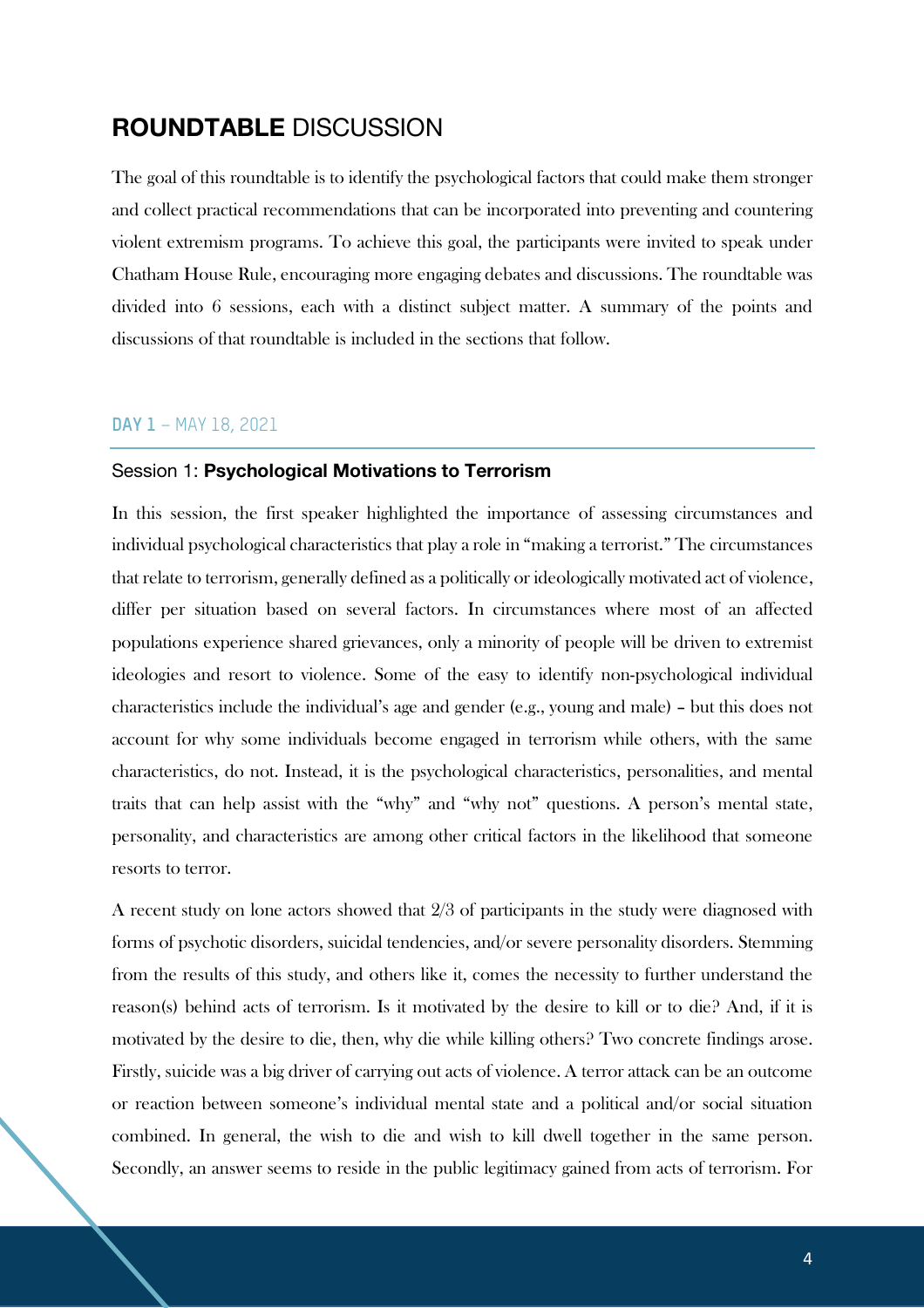many terrorists, approval from the public and the community's endorsement of violence justifies individuals' terroristic actions. Larger public legitimacy means that there is less need for psychological factors to contribute to the process of radicalization. The study also shows that the proportion of suicidal factors was higher among lone wolves/actors than among individuals recruited by terrorist organizations to carry out suicide missions. However, the findings in this study were specific in terms of place, population, and situation – thus, there is a need for studies in other places too.

The next speaker presented a research study with 350,000 participants that used a meta-analysis methodology to consider the different push factors of radicalization – including perceived injustice, the so-called quest for personal recognition and significance, low integration, in-group connectedness, in-group mentality, and more. The strongest predictors of violent extremism were identified as this identity fusion and in-group connectedness. According to medical tests, the feelings of social deprivation, exclusion, and discrimination are registered and felt in the same part of the brain as physical pain – the anterior cingulate cortex (ACC). The ACC will light up and flare for both physical pain and social exclusion, meaning that the feeling of social pain can equate to those of physical pain. Some other relevant psychological factors that were found include obsessive passions for an ideology or a cause that results in a focus on one particular goal while neglecting all others.

In addition to these psychological elements are the 3 "N's" of radicalization: needs (the quest for significance), networks (other people who believe in the same narrative and shift to collectivism in the quest for significance), and narratives (the ideology of the group, including values and beliefs, which provides the means to significance – the framework for justifying violence collectively). The ideology embedded in violent extremism tells the members what they should be doing to feel like they matter. Most radical ideologies have 3 core elements: grievance, culprit (someone who is responsible for the grievance), and method (terrorism) to eliminate the culprit. The network component is highly important since the study showed that roughly 66% of people that join extremist groups are through peers. As well, ideological narratives that support and legitimize violence create frameworks in which the probability of members using violence is much higher.

There is a difference between the triggers for individual participation and the triggers resulting in a wave of attacks perpetrated by a group. On the group level, the trigger is often external circumstances such as political events – for instance, a wave of violence triggered by negotiations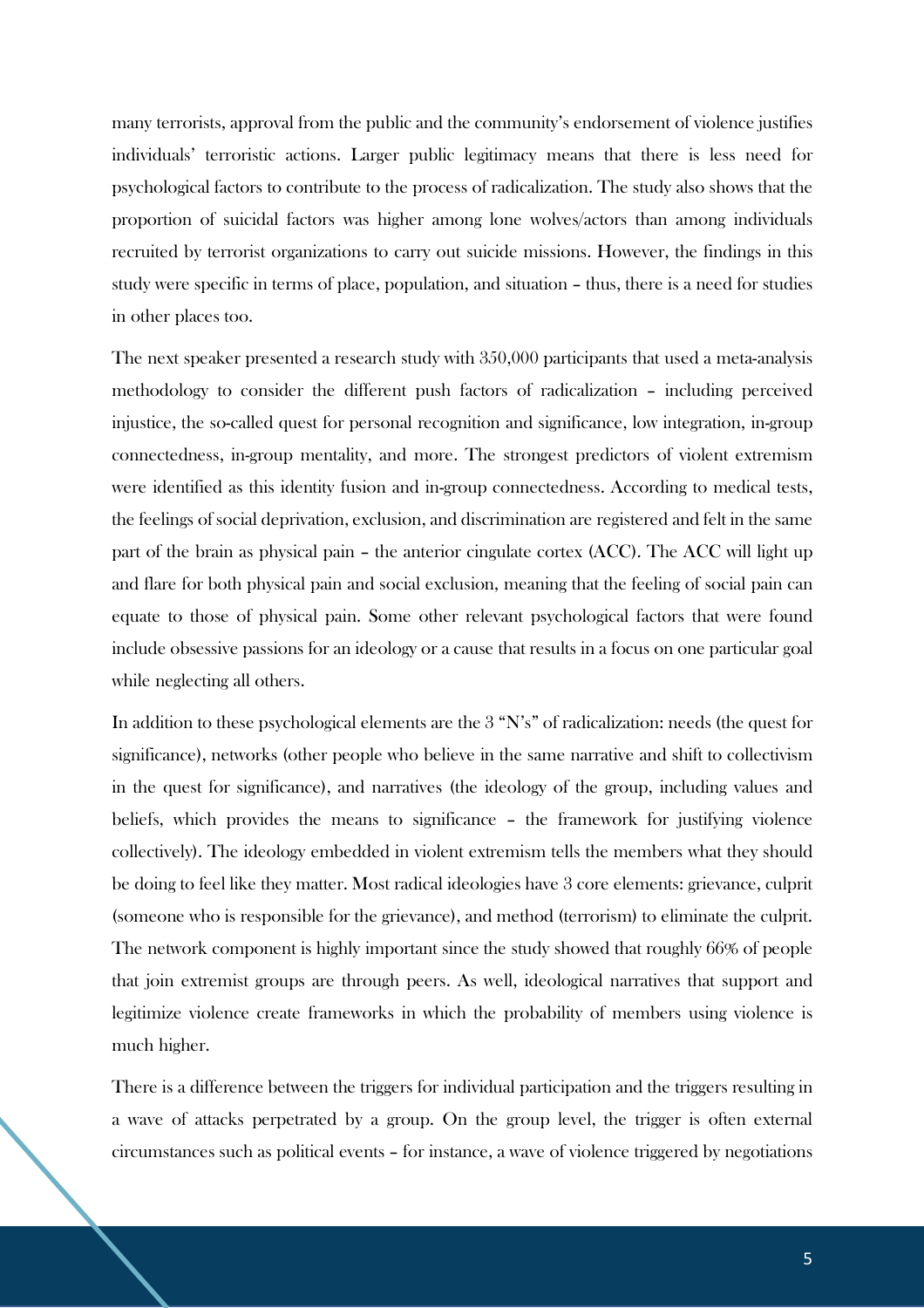and peace talks between rival groups. On the individual level, the triggers are often an interplay between personality characteristics and external factors triggering the act of violence. These external triggers can be both political and personal – also depending on the personality of the attacker.

How to address the 3N's: In light of the fact that the 3N's often come in a package (that meaning they are difficult to distinguish/separate from one another), it is a complex problem to evaluate and solve. Generally speaking, needs should be addressed first, followed by the networks and then the narratives. Elements to assist the needs component can include psychological counseling, sports, and cultural counseling. The needs should also focus on providing individuals with alternative ways to address their grievances and/or political concerns. In terms of network, the focus should be placed on reconnecting with appropriate people with personal connections and positive influence – seeking outside counseling can be an effective method of doing so. Lastly, the response to narratives needs to focus on the trauma of individuals, the ideology of the group, and discussions on the effectiveness, or lack thereof, of violence and terrorism. It is important to keep in mind that needs should always be addressed first and focused on building a human connection, to show empathy and care for individuals, thereby securing their trust. After roughly 6 months to a year, depending on the case, the networks, narratives, and countermessaging can begin to be addressed.

These strategies should be carried out in cooperation between a variety of important players, including governmental social workers, prison guards, and clerics. The important element in all these is personal encounters and treating them as people (i.e., with humanity and compassion instead of approaching them as a problem that needs solving). Although some research has been done to show that prisoners who form a sort of bond with the prison guards deradicalize much faster than those who do not – more research still needs to be done to better understand who else needs to be involved in the process.

There have been several cases in which suicide bombers changed their minds. For instance, out of 60 cases of suicide bombers, 36% of them deserted at a certain stage – most often the individual was recruited around one month beforehand and dropped out within the last 24 hours of their planned attack. The rationality for carrying out suicidal attacks differ: 20% of them have extreme suicidal tendencies and 20% have middle ground suicidal tendencies (together equating to 40%). In reality, suicidality does not mean individuals will kill themselves immediately, so the time between the recruitment and the moment of the attack, usually one month, serves to test their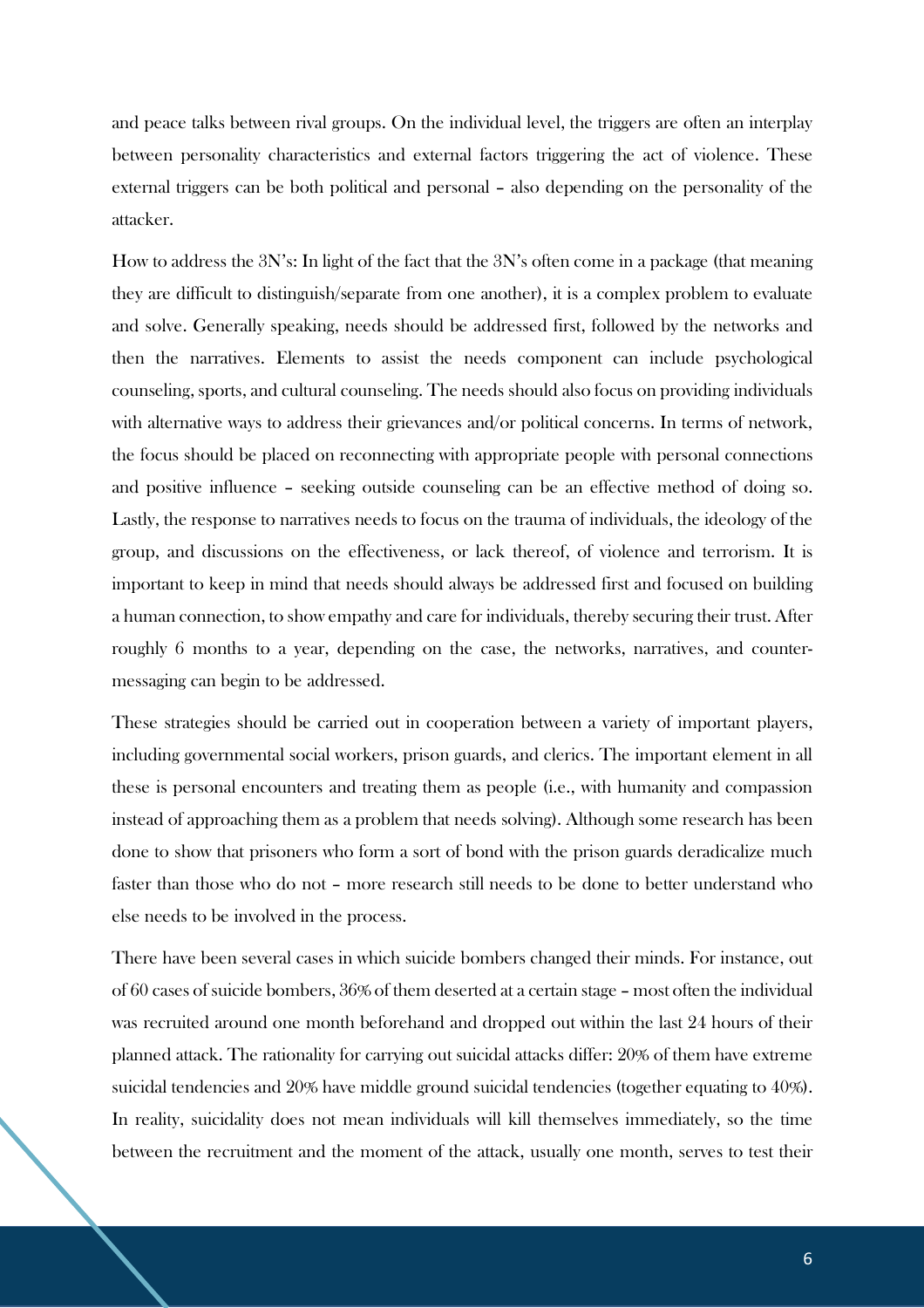intention of completing the suicide mission or abandoning it. Another reason why some individuals abandon suicide missions is due to the perpetual growth of fear in proximity to the materialization of the threat – meaning people grow increasingly afraid as time winds down, especially in conflict situations.

#### Recommendations and Main Takeaways

- 1. Several psychological factors are involved in the process of radicalization and we need to consider them to develop policies to effectively counter targeted narratives.
- 2. Additional empirical research is needed on how the radicalization process itself unfolds over time – more specifically on studying and testing the psychological factors that contribute to radicalization, to what degree each factor impacts the process (which is most and least impactful), and how the various factors are intertwined with each other throughout the process of radicalization.
- 3. In instances where the potential terrorists' community conveys popular support for the cause(s) that drive terrorists to violence, the individual psychology and personality of the suicide attackers become a less important factor because the act would be perceived as brave and heroic in the eyes of the terrorists' community. In other words, the more popularity terrorist causes receive in a community, the less important personal psychological factors become. As such, it beckons the question of how the community narratives, in cases where terrorism garners high levels of popularity and support, can be changed away from providing society-level moral support and heroic validations for suicide attacks.

#### Session 2: **Psychological Factors of Resilience to Violent Extremism**

In this session, the speaker presented a case of a Malaysian woman, who was able to convey a humanizing story for the Islamic State in Iraq and Syria (ISIS) to encourage and legitimize terrorism and violence as a response to the injustices occurring around the world. This recruitment to ISIS is based on three stages: identification of the problem, for example, the ongoing global injustices against Muslims; identification of the actors responsible for the problem; and the presentation of an active solution. The actions legitimized in these scenarios are ones that call for violence and violent extremism. Thus, the narrative proposed by ISIS is to abandon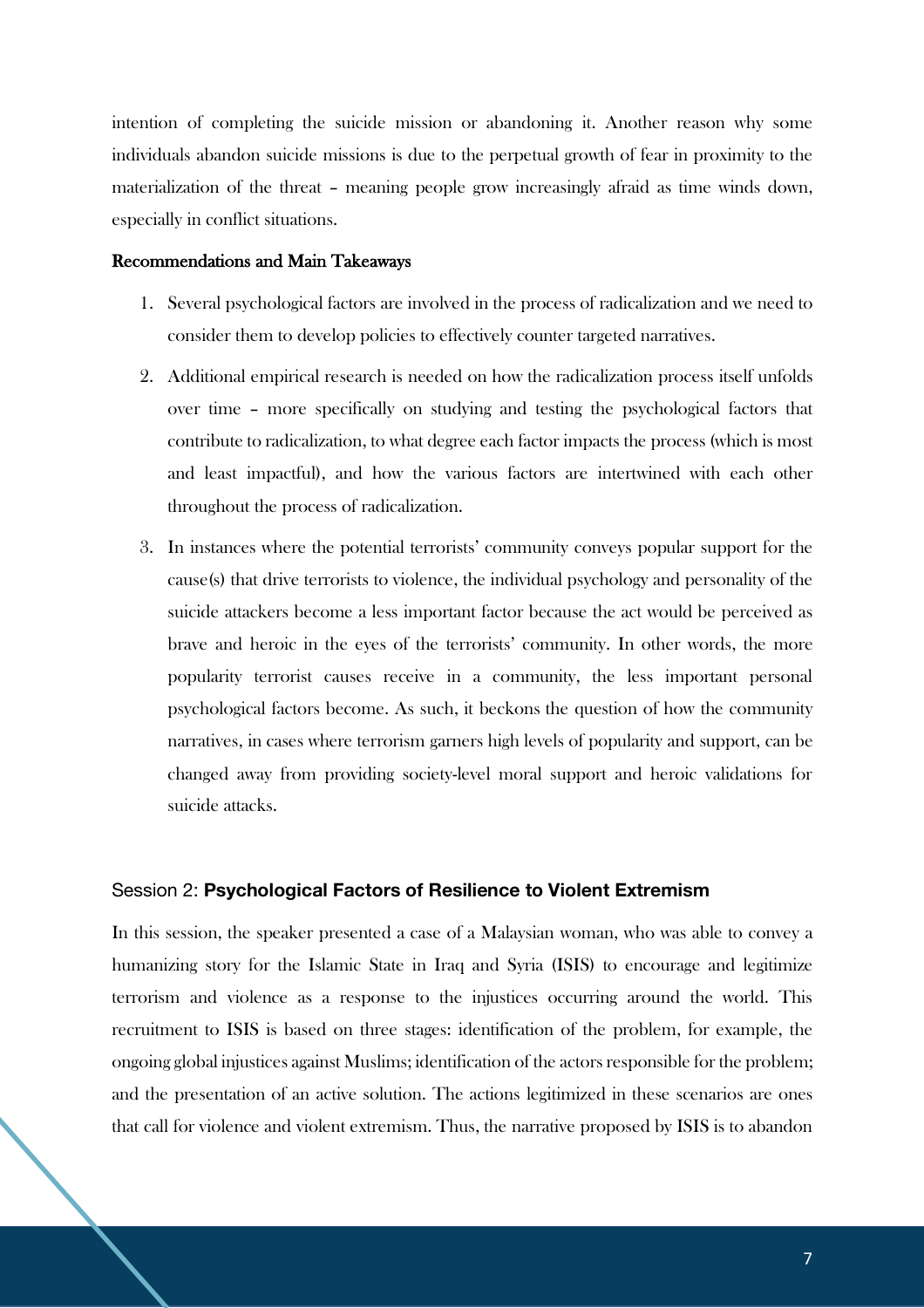normal lifestyles and engage in terrorism and violence in order to avenge those responsible for injustices against Muslims.

In order to strengthen resilience to these kinds of threats and narratives, it is important to foster an understanding of the difference between killing for a cause and dying for a cause; encouraging the willingness to build bridges, to not conform to violence for network-sake, and to forgive others. Differentiating the killing and dying for a cause and explaining it to them as "this terror organization wants YOU to KILL for a cause, not die for a cause," opens a window to disrupt the process. It is also important to promote the message of "the ends do not justify the means." The other key factors for building resilience are the power of empathy, and understanding the benefits of diversity and diverse viewpoints among human beings. When it comes to the practical skills and tactics for building resilience to violent extremism, the most important elements are non-violent strategies and critical thinking in order to teach young people to ask difficult questions such as whether or not violence works. It is also helpful to show young people that terrorist groups have their own agenda and interests, and we need to expose these lies and critically elaborate on why this is the case.

In particular, it is important for the younger generation to have positive mentors (namely focused on local contexts) and inspirational figures (these can be international sources/individuals). It is also helpful to amplify the voice of victims and former terrorists/extremists, who can also serve as a source of inspiration and guidance for the younger generation – finding common ground on share stories, experiences, and previous grievances to help guide vulnerable youth. A way to achieve this is to reclaim social media, as terrorists and extremists have had the ability to control it in recent years. Given the vast use of social media, it is an important platform to reach out to young people. Young people need to be encouraged to produce online narratives, and to redefine concepts and terms that have been manipulated by extremists– for instance, honor and bravery embedded in acts of terror and violence (both of which are blatantly false).

One of the participants noted that the process of radicalization for lone actor terrorists can be explained using the "bathtub model" analogy. This model references the "bathtub" as the mind of the terrorist, in which the bath is filled with different sources of water representing different inputs from psychological and personal grievances and frustrations. The walls of the bathtub represent the maximum level of frustration that a person can accumulate before becoming full and overflowing – which references the ongoing maturation of a terrorist's decision to carry out an attack.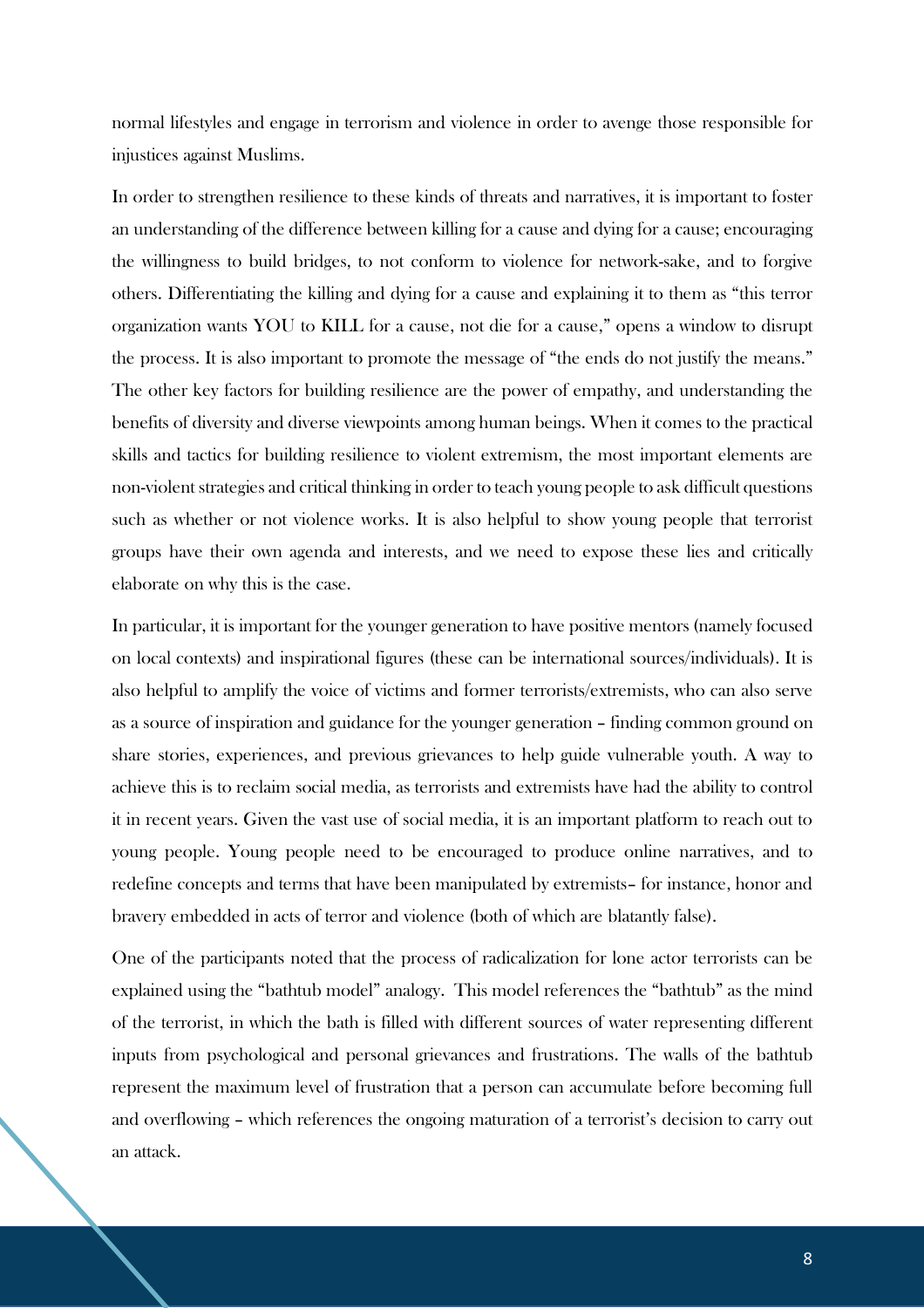Regarding the narratives, it is important to provide people with alternative discourse to the idea that terrorism and suicide bombing are honorable, brave, and courageous. Young people especially can be convinced of this narrative, as many do not have critical thinking abilities yet, so the narrative that there is no honor in killing defenseless people needs to be promoted. There is also a need to address the ecosystems that allow for terrorist ideologies to flourish, that is the environment in which people evolve. However, to disrupt this ecosystem, trust between different people must be established prior to introducing counter-narratives. Lastly, there is a need to address the romanticization of jihad and the concept of suicide bombers as warriors/heroes. Instead, the idea of peace and unity should be romanticized. Finding common ground between diverse people and communities can be one way of fixing the ecosystem, overcoming differences, and promoting critical thinking.

For approaches to critical thinking, the emphasis should be on promoting individual research on both sides of the coin – meaning that research should encompass organizations/individuals that someone likes and does not like, then learning ways to critically evaluate those findings independently. Furthermore, the approach of "let me tell you why you are wrong" will be counterproductive, it breaks trust and distances actors. Providing a supportive environment and trying to find a common ground will yield more beneficial results. Lastly, emphasis should be placed on providing inspirational sources that vulnerable young people may be lacking (since the targets of terrorists are often children alone and/or lack family/father figures).

## Recommendations and Main Takeaways

- 1. Suicide bombing and the ISIS-ized way of "jihad" needs to be de-romanticized through careful assessment of existing ways of reaching out to individuals vulnerable to it.
- 2. Identify ways to introduce critical thinking into the lives of young people, without breaking their trust, so they can discover methods of independent thinking and feel empowered by their own capabilities – instead of falling pray to extremist narratives and falsely believing violence is empowering.
- 3. Through a careful assessment and selection process, identify relevant actors to deliver messages/narratives to youth. These individuals should be able to reach out to these children and provide a positive voice, without an authoritative tone.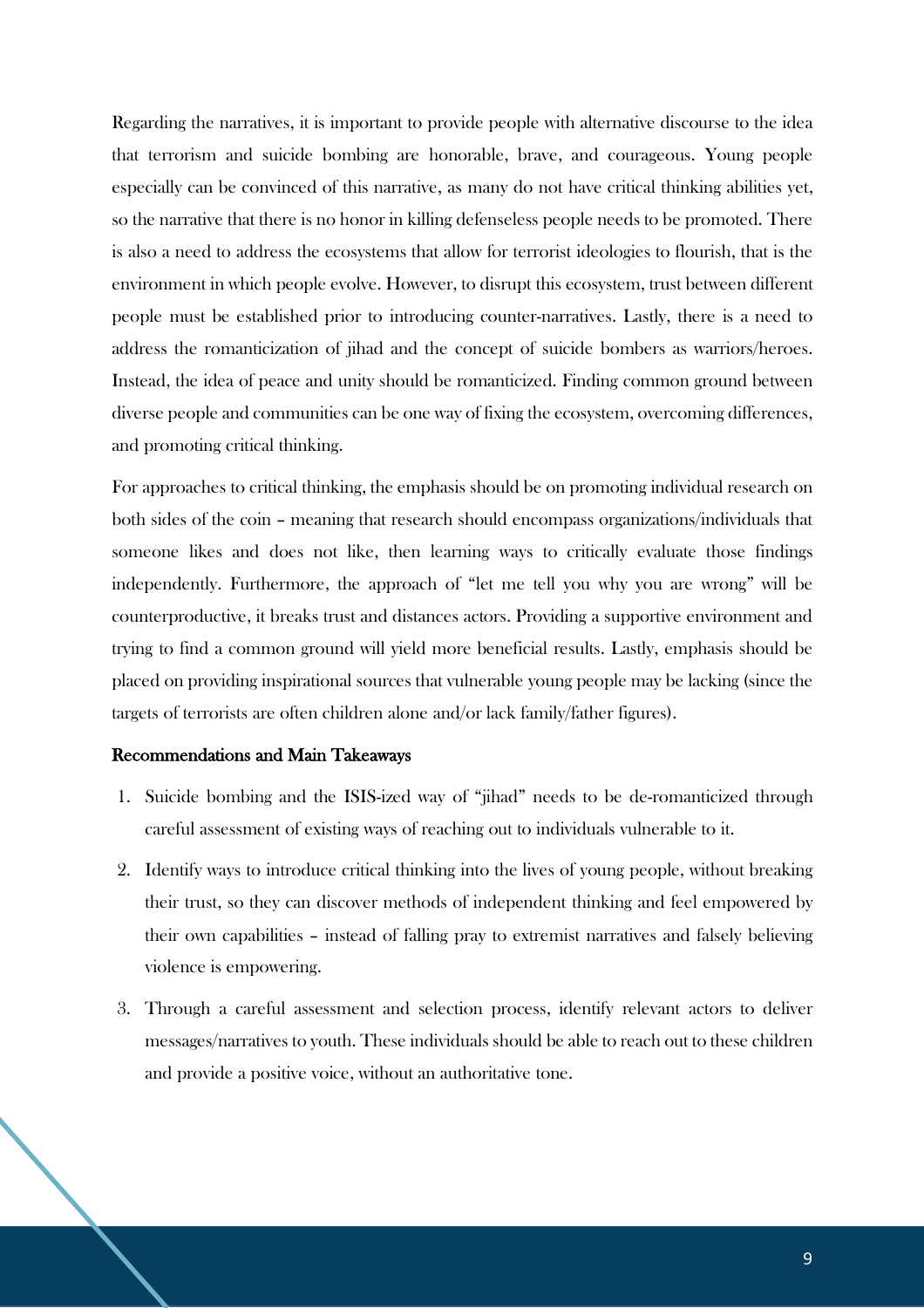## Session 3: **Building Psychological Resilience through Rehabilitation and Reintegration**

In this session, the first speaker spoke about the ongoing issue of how to reintegrate former inmates back into the community, given the fact that they may have been radicalized within the prison system. The pool of inmates most vulnerable to radicalization inside prisons are: criminal offenders who turned their activities into violence; frustrated individuals who feel ignored, discriminated against, or neglected (thus seeking significance); and inmates, typically petty criminals, who seek the feeling of belonging. As such, prisons are vibrant environments where terrorists and extremists seeking to recruit more members by intentionally preying on vulnerable individuals and expanding their network. Violent extremists may start grouping people regarded as vulnerable and tempt them by promising support outside prison – as well as employ tactics of threats, such as threatening the family of the inmate, to radicalize, and recruit individuals within prisons. The mixing of inmates, more specifically violent extremists with regular inmates/petty criminals, tends to breed radicalization and once it begins it is more difficult to counter – as such, it is better to prevent it from happening rather than trying to cure it.

To minimize the risk of prison recruitment and radicalization, there needs to be an emphasis on staff awareness and training. For one, petty criminals and violent extremist inmates often lumped together and mingled in prison. Although it may not appear as though the process of radicalization is occurring on the surface, violent extremists may be quietly recruiting vulnerable individuals. Guards and other prison staff require training on how to identify the indicators of radicalization so that it can be spotted and prevented before continuing further. Correctional systems as a whole – regional and national level prisons – need to be trained on identifying the trends occurring below the surface level to stop the process of radicalization. Furthermore, there should be better systemic cooperation with other law enforcement agencies.

There is also a need for enhanced personal classification of each individual in prison. That is to say that guards/staff should be trained on how to identify and characterize the intentions of different prisoners, recognize connections between prisoners, distinguish between the protentional recruiters and the more vulnerable inmates, monitor those individuals practically, and actively separate the potential recruiters and vulnerable inmates from each other. Tight monitoring and taking active measures within prisons can be an important and effective way of preventing radicalization. It was also highlighted that prison guards are susceptible to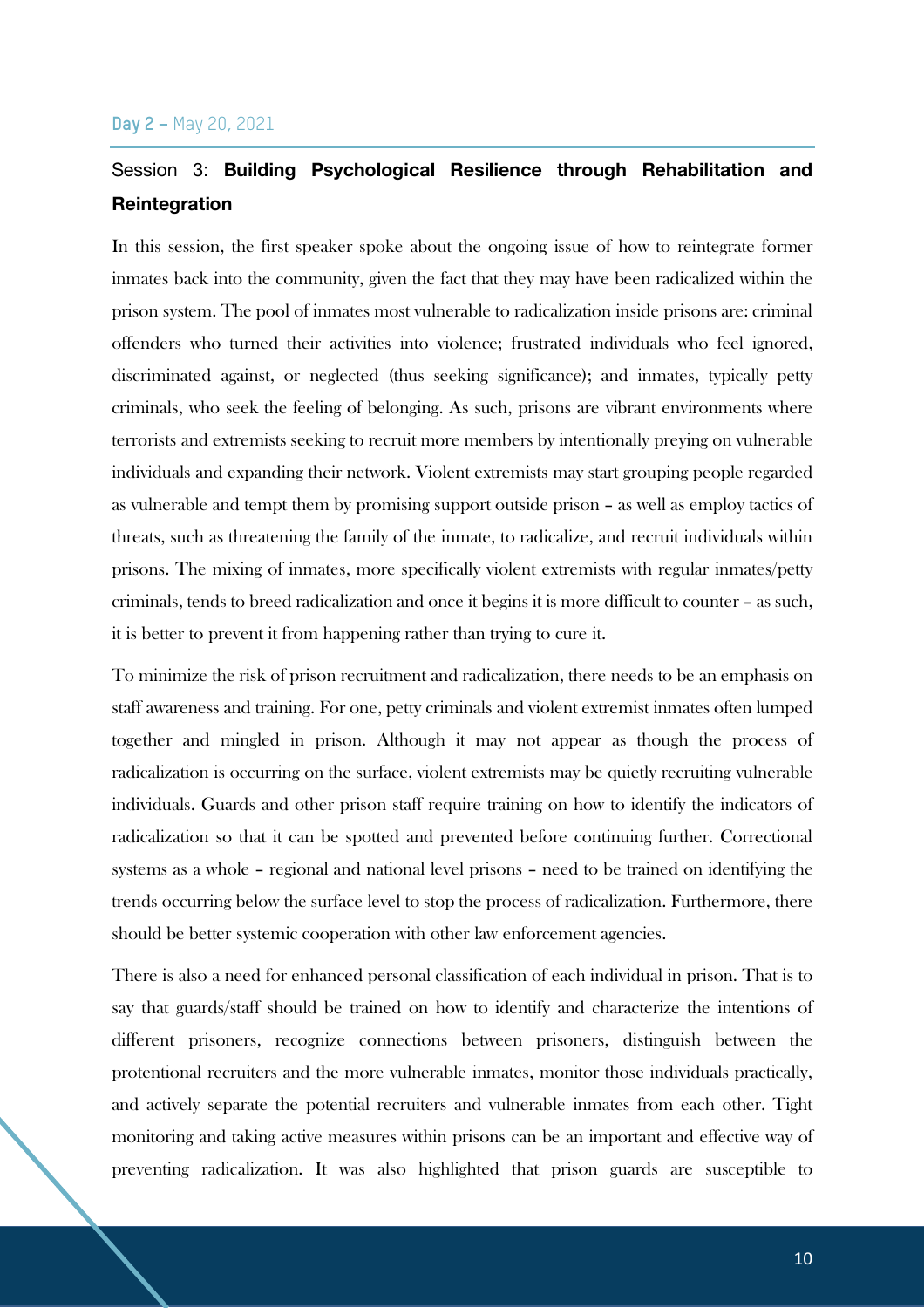radicalization by prison inmates too. This can occur through indoctrination, as well as through threats and promises of support to prison guards. An appropriate system of response should be in place to ensure radicalization in prisons does not spread.

The potential problems and gaps in effective deradicalization and rehabilitation processes highlight the need for a more comprehensive policy. These should include interventions based on the specific needs of inmates and cooperation with local communities to ensure the continuation of the rehabilitation process outside of prison. In addition, inmates need to be willing to admit that they did something wrong, followed by assurances that their criminal behavior will be left in the past – showing a genuine willingness to reintegrate into society and contribute to the betterment of their community.

A comprehensive policy for deradicalization, rehabilitation, and reintegration, therefore, needs a multidimensional approach including the municipal, regional, and national levels – as well as family, friends, and the general community. It is also imperative to be able to recognize and identify potential trigger points that lead such individuals to re-offend and commit acts of violence – including calls for certain actions from groups they (previously) followed and frustration as a result of personal experiences. Once these become identifiable to a variety of actors involved, they have the potential to intervene and prevent the individual's reengagement with extremist views and acts of violence. This monitoring and evaluation can also support the development of toolkits that are used to assess whether the individual is indeed deradicalized, rehabilitated, and ready to be reintegrated back into society.

There have been some successful realizations of psychological interventions to prevent recidivism and trauma. To reduce risk and vulnerability, programs should focus on the interplaying social factors which emphasize deepening the ties between families and friends, as well as to the community. Further, successes have been seen when the focus is placed on protective factors such as building greater self-esteem, supporting mental health traumas, developing coping skills, and enhancing their education/vocational expertise. Highlighting the importance of gender dynamics and sensitivity is also vital since the psychological needs between genders can be different in some cases (e.g., some of the issues that women have with agency and voice within a terrorist group are different from those of men).

Some other strategies to minimize the risk of inmate radicalization and prison radicalization in general include: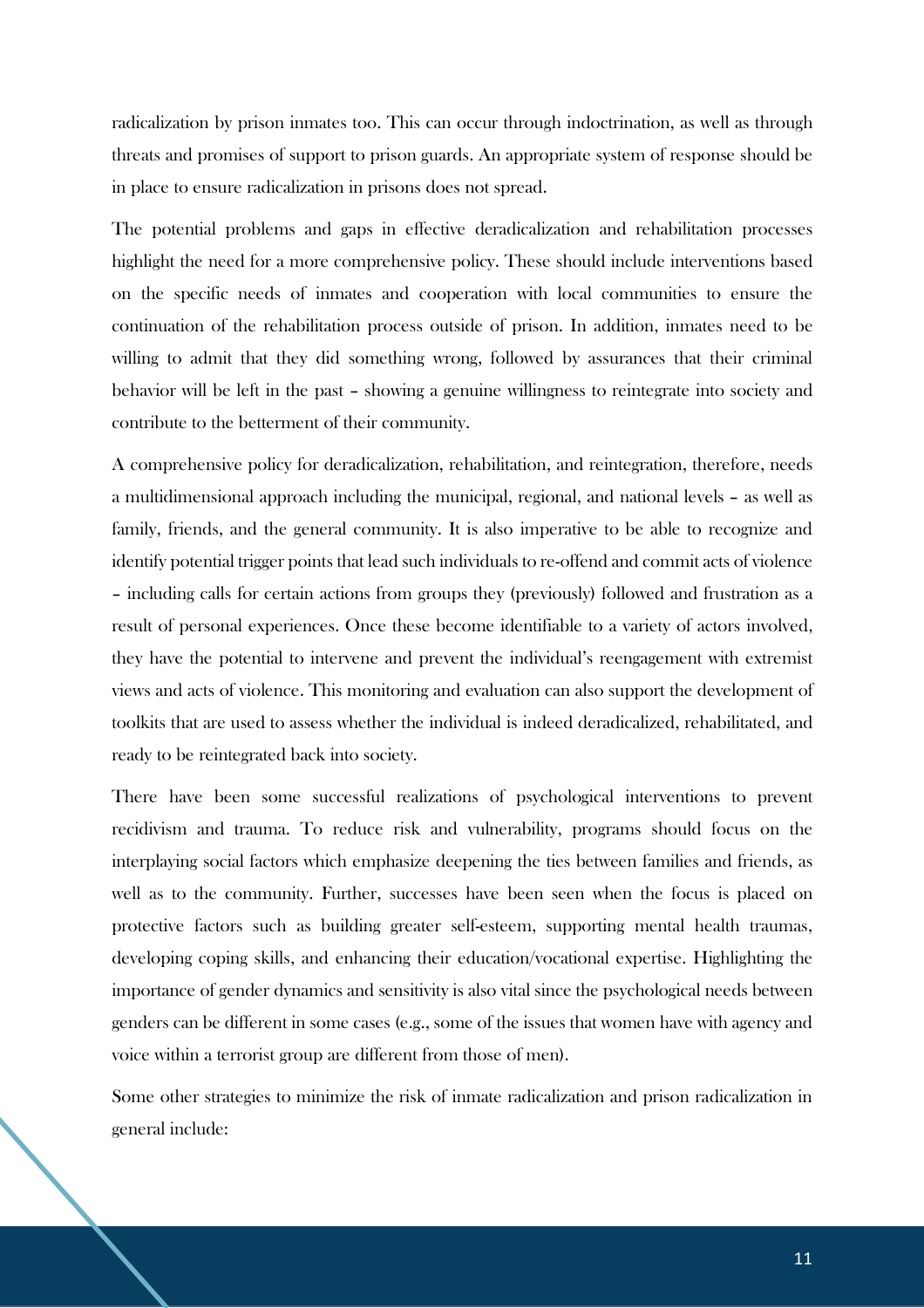- a. A need for a correctional intelligence system inside the prison connected to the larger regional and national intelligence apparatus. Systematic cooperation with other agencies will have major implications for the environment outside the prison and vice-versa at times. There must be a reciprocal relationship between the prison intelligence system and other intelligence organizations;
- b. A radical individual has to be classified based on who s/he is, her/his affiliation, and her/his origin – making sure that placement of the individual tailored to the individual;
- c. Identify vulnerable individuals, change wings, and other options by tight monitoring of problematic individuals;
- d. A more comprehensive doctrine for rehabilitation should be developed and it must also include vocational, spiritual, sport, family, and specific needs of a radicalized prisoner;
- e. After-care release and rehabilitation programs are very important to ensure that disengagement from radicalism continues outside the prison; and,
- f. It is also vital to engage the community leadership and by extension, engage with the broader community to actively engage the released individual. Supporting moderate leaders and helping them get their message out loud and clear. Multi-dimensional cooperation models including cultural, religious, municipal, regional, national, and international stakeholders must be developed.

The second speaker highlighted that very few programs actually involve psychological support for PVE initiatives focused on deradicalization and rehabilitation, namely due to a lack of qualified practitioners. In fact, the gaps in the measurements, risk assessments, and evaluations have made it difficult to monitor progress in this field – in particular, this is due to a lack of control groups that can be studied (ethically) to determine important factors and processes. There has also been a poor record in sharing the best practices found between facilities and practitioners in the field – especially lacking on the topic of psychological factors that contribute to psychological resilience. Furthermore, very little research has focused on the factors contributing to psychological resilience and on the efficiency of existing programs. In particular, there is a belief that a one-size model cannot account for different environments and circumstances around the world. This issue highlights a lack of cultural sensitivity as programs created in the global North are usually not applicable to the global South.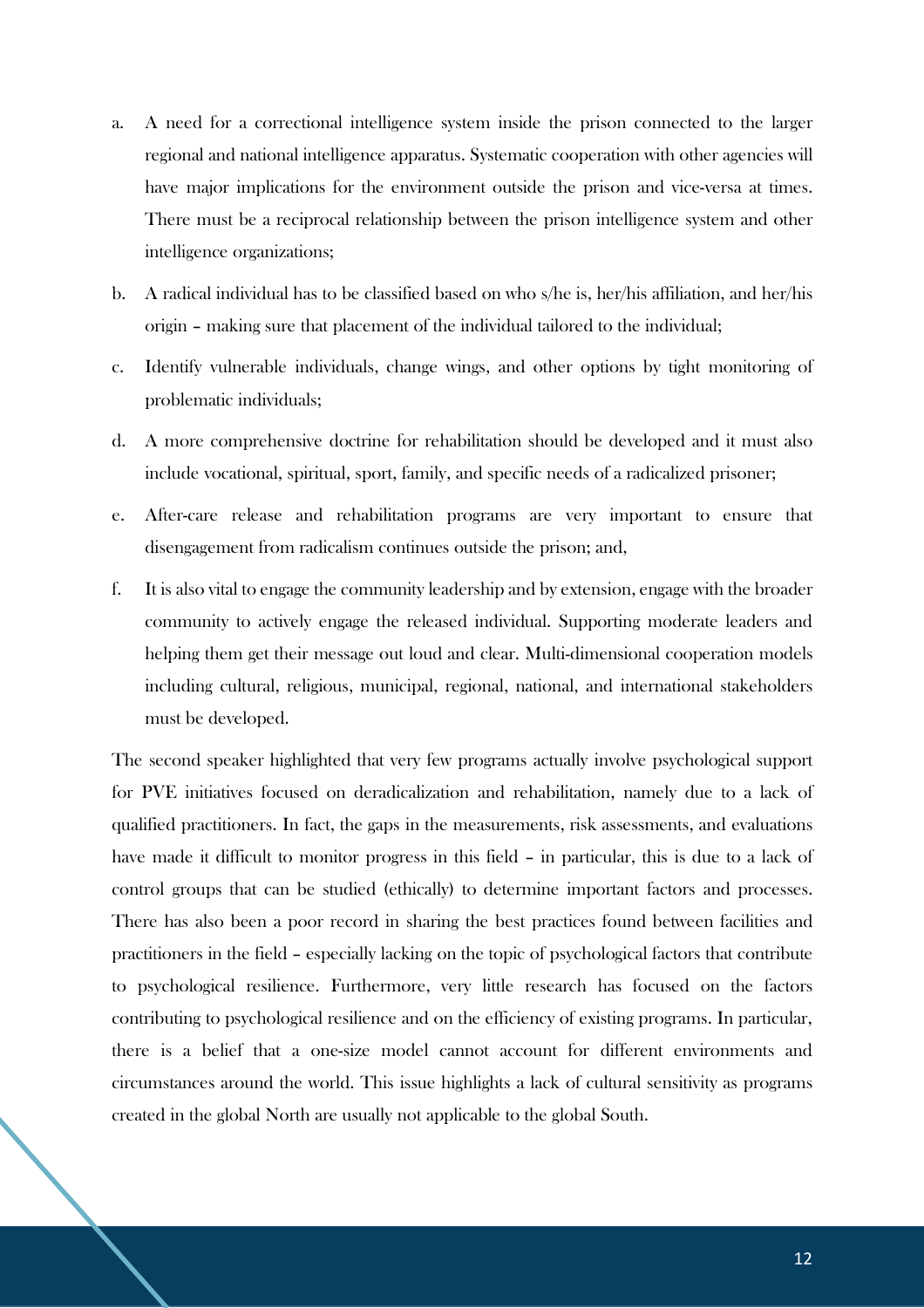Reintegration programs must consider the different beneficiaries or target groups, for example, commanders, wives of commanders, soldiers, children of terrorist actors, and victims. In order to reintegrate them successfully, programs must include needs assessment for each group and community assessment to verify that the society receiving individuals is prepared to reintegrate them fully. It is also important to address trauma with cognitive therapy (on both the individual and group level), engage the local religious leaders, and develop programs that focus on both mind and body (which can include sports and values).

Some of the key challenges, also the considerations to minimize risks (as mentioned above), in rehabilitating criminals back into the community where they were triggered to engage in violence and join extremism groups are:

- a. Returning to the society or ecosystem there is a need to build trust between different actors to get them involved and ensure the continuation of the individuals' deradicalization even after they leave the prison system; and,
- b. Programs need to link between the various levels there is a need for municipal, regional, and national levels to work together and to engage with communities and prepare them to take in the individuals who have been undergoing the process of deradicalization to prevent recidivism.

Lastly, programs need to include various psychosocial therapies to deal with terrorists. Rehabilitation and reintegration programs must include exploring the meaning and purpose of the individual, religious engagement, and elements of psychological first aid. Religious engagement is very important since a part of the reason why an individual becomes a terrorist is that they tend to believe that they are being true to their religion. A program must be psychologically based, emphasizing both the mind and body. The focus should also be on how the individual can transform from 'the old me to the new me.'

#### Recommendations and Main Takeaways

1. There is a need to increase the number of qualified practitioners that can recognize and address the psychological factors relevant to radicalization in prisons. The gap in qualified psychological practitioners, including the measurement and evaluation of the individual psyche, needs to be emphasized and strengthened going forward. Although several tools are now being implemented for the assessment, and risk assessment of prison vulnerability more broadly, more need to be developed.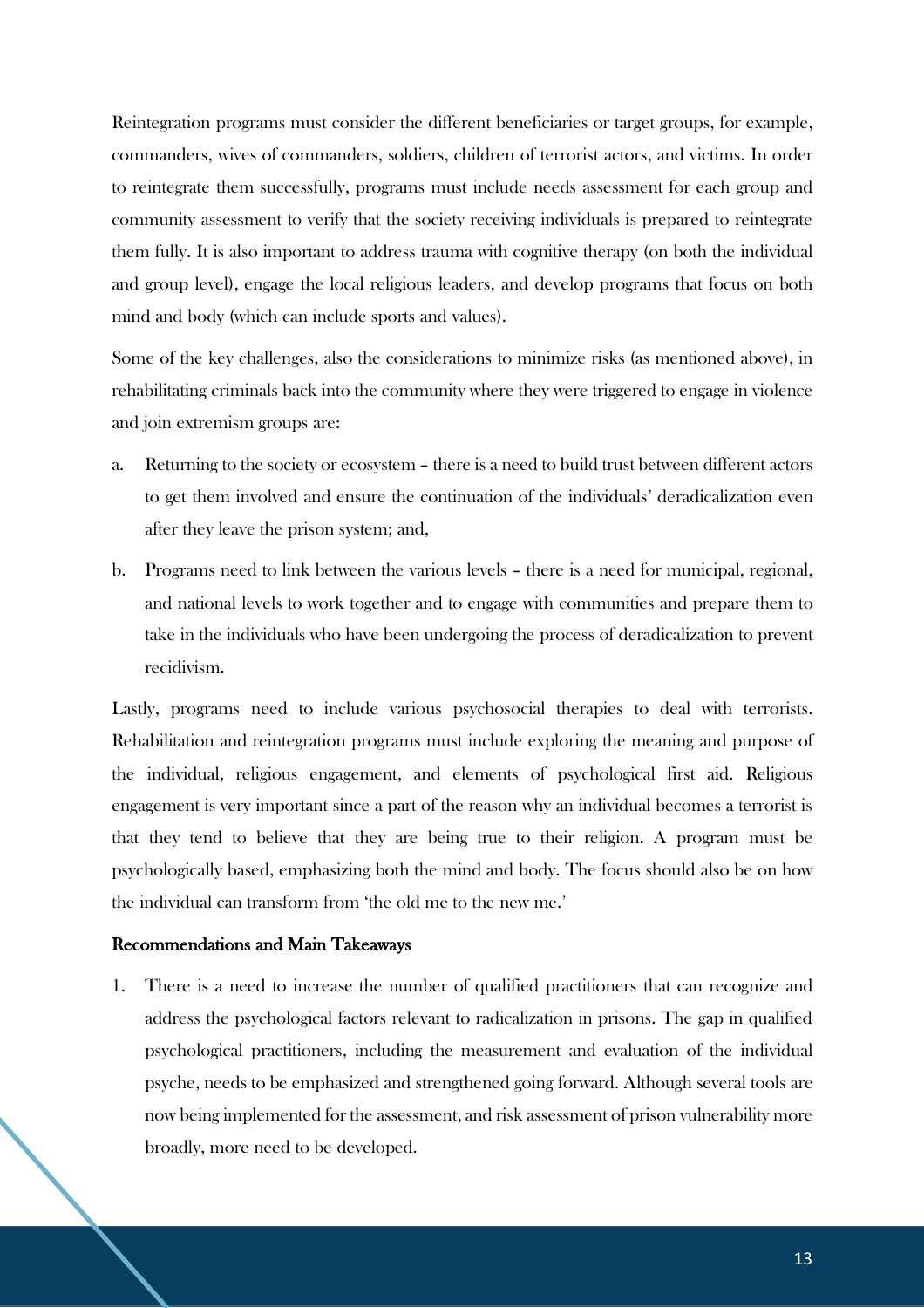- 2. Current systems of program development for rehabilitation and reintegration programs are heavily influenced by the 'global North.' Hence, there is a critical need to research the needs of the 'global South' to produce culturally appropriate programs and factor in the needs of the local population. This is also related to the first need—where there are gaps in the number of qualified practitioners in the 'global North,' this is even more so the case in the 'global South.' In this regard, building local capacity is critical to avoid a situation where qualified practitioners are external to the local culture.
- 3. Gender dynamics and difference in recruitment and radicalization, with follow-on deradicalization and rehabilitation between men and women needs to be further researched and applied in relevant programs.
- 4. While applied in some programs and regions, there is a need to standardize the approach of having a post-prison reintegration system, working with communities as well as the individuals on decreasing the chance of recidivism after their prison release.

#### Session 4: **Resilience to Hate Speech, Violent Extremism, and Terrorism**

In this session, the speaker covered some of the main aspects required to improve digital resilience to violent extremism. Firstly, the speaker highlighted the importance of a strategic communication framework and approaches required, followed by the means leveraged to communicate and disseminate the content to the audience, including three key components of tone, form of speech, and effectiveness of the speakers. Secondly, it is important to understand the target audience of counter-narrative messages – distinguishing between target audiences such as terrorist supporters, recruiters, members of a terrorist organization, sympathizers, potential recruits, or the general society. Better knowledge of the target audience will create more possibilities to tailor content to specifically address their needs. Approaches for strategic communication in the field of CVE/T can learn from those derived from general marketing and leverage them, including:

- a. Remaining conversational the message should not seem like a lecture, not necessarily about presenting facts/data, not meant to place blame or wrongdoing on people; instead, it should focus on getting people involved;
- b. Remaining authentic the message should not seem overly constructed and evidently financed;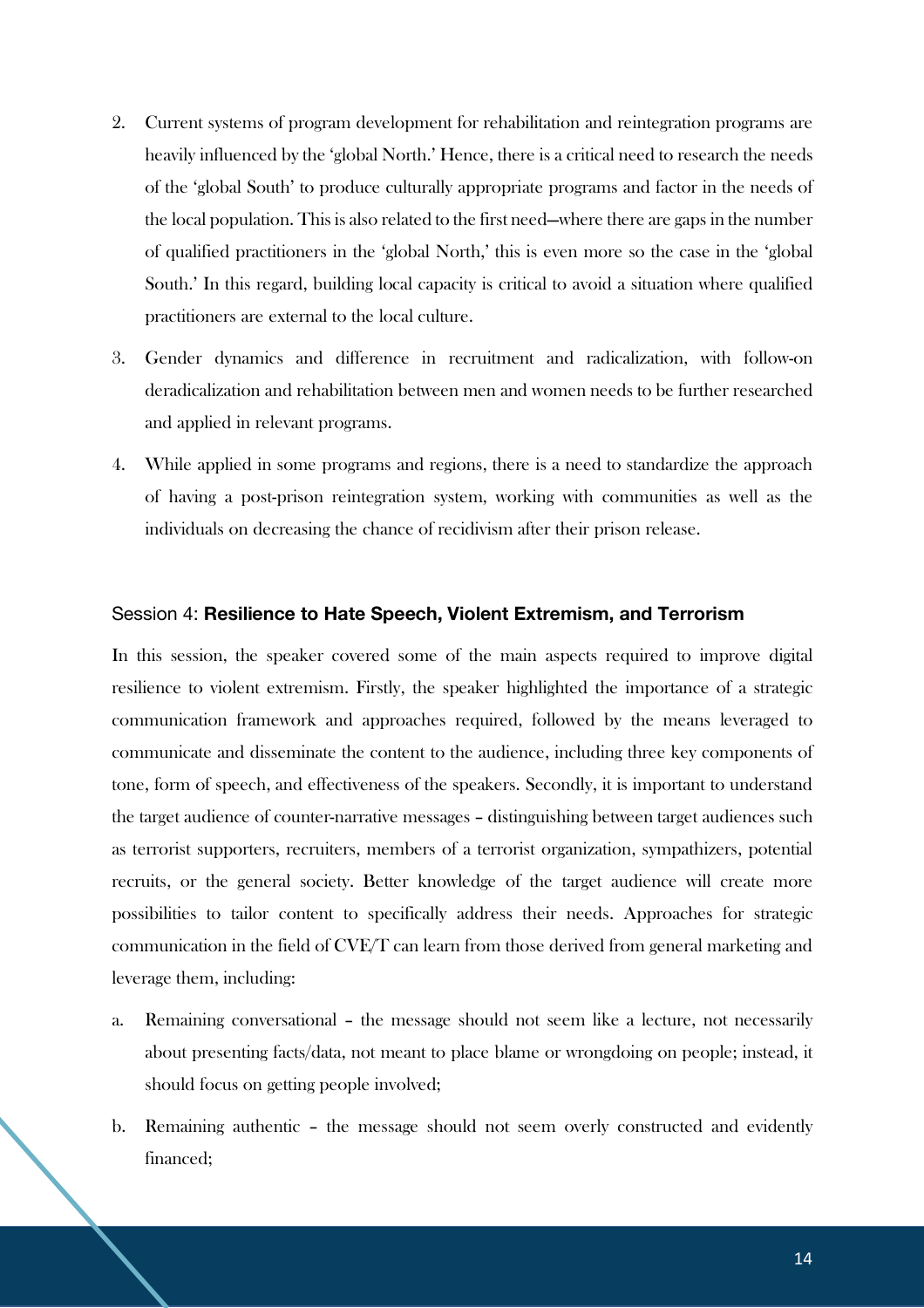- c. Including visuals visual content has a roughly 60-80% high reach than non-visual;
- d. Keeping it simple the content should not be too complex since it would disinterest the target audience; instead, using simple posts helps to generate better conversation; and,
- e. Making sure it is timely it is crucial to time communication strategically, to get the target audiences attention to the particular context needed and demonstrate why they should care now.

On social media, it is important to engage people in conversations, thereby turning passive engagement into two-way conversations. This approach does require an investment of time and long-term commitments to develop strategic communication and engage in building counternarratives (which are highly complex to do and are not one-offs which work the same for every situation and over lengthy periods of time). This requires a consistent approach that follows up with and adapts to changing circumstances to continue engaging with people through the content.

The first consideration to be mindful of when developing strategic communications is a "confirmation bias." This points to the personal bias that can arise wherein the content creator see what they want to see – meaning that the content designed is seemingly effective in their own perspective but may not be the case for other people, most importantly the target audience. The second is a "severity bias" – in which the brain wants to match the cause and effect with the level of severity (for instance, conspiracy theories being matched with the same level of severity as the pandemic itself).

One of the impactful strategies for strategic communication is to maintain authentic voices. This means that public and private partnerships develop interactive approaches (e.g., sustain internet citizenship, provide online/offline youth training, enhance peer-to-peer networks, etc.), distinguishing between fact v. fiction online, building on narratives, and enhancing approaches on how to engage further online.

It can also be effective to have redirect methods enhanced – meaning that specific search terms (ones related to extremist content) redirect individuals to specific disengagement organizations on Facebook (or other social media platforms). This approach has begun to be implemented in real life and has shown an increase in the number of people who reached out to seek help. Consistency will also be key for effective approaches going forward, which is something that social media and private sector companies have to plan for in advance.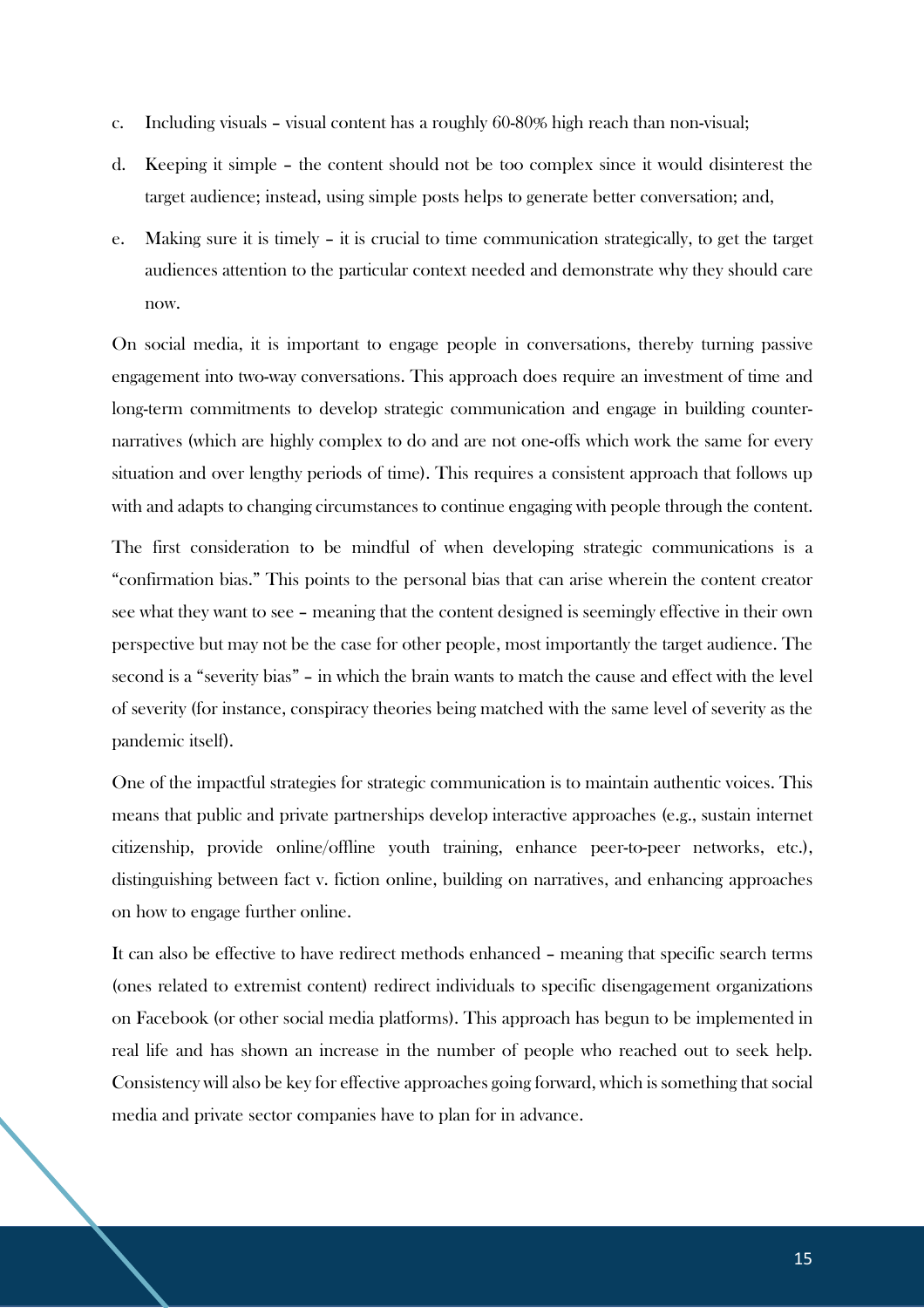Platform analytics can also provide valuable data that is accessible within short spans of time and for free. For instance, ad tools can be specific with data and can get to larger audiences based on its effectiveness (often with little money used), "redirects" can target a previously developed list of terms that can be refined with NGOs to test for false positives, and it is possible to control the rates and frequency for how the content surfaces.

Other tools that can enhance strategic communication methods include the use of slogans. Cognitive openings and slogans which are easy to follow can help to engage viewers easily – sometimes simple slogans and catchy phrases can generate a lot of meaning amongst the audience (e.g., "je suis Charlie"). Pre-planned responses can also help to assert immediate counternarratives – ergo, diffusing adverbial threats by turning passive online consumption into a twoway conversation and activism (e.g., "point taken, but have you heard this narrative…"). This emphasizes the point that algorithms should avoid provoking reactions to minimize the likelihood of cognitive closure. It also raises the ethical problem of "what can be done v. what should be done," especially when considering various relevant aspects such as online human rights, privacy, or confidentiality.

Lastly, it was emphasized that the most effective campaigns are ones that leverage peer-to-peer networks (for example, Creators for Change). It was also noted that collaborations and partnerships between different agencies, organizations, and networks are possible and can have benefits. Although some platforms or actors have not developed their credibility yet, it is possible (and recommended) that a partnership is formed with a credible partner which serves to strengthen approaches and mutual networking.

#### Recommendations and Main Takeaways

- 1. Research the parallels and useful lessons from general marketing when developing strategic communications. As with marketing, it is important to know your consumer/target audience and identify relevant techniques to reach them in the most effective way.
- 2. It is important to stress the need for and effectiveness of digital literacy programs, especially for the younger generation who are very active online and the most at-risk to fall prey to extremism. Training on how to differentiate fact versus fiction online helps to build critical thinking skills and resilience to extremist radicalization.
	- a. Given the rapid technological innovations and the savviness of youth online, it is very important to continue learning and enhancing digital literacy programs.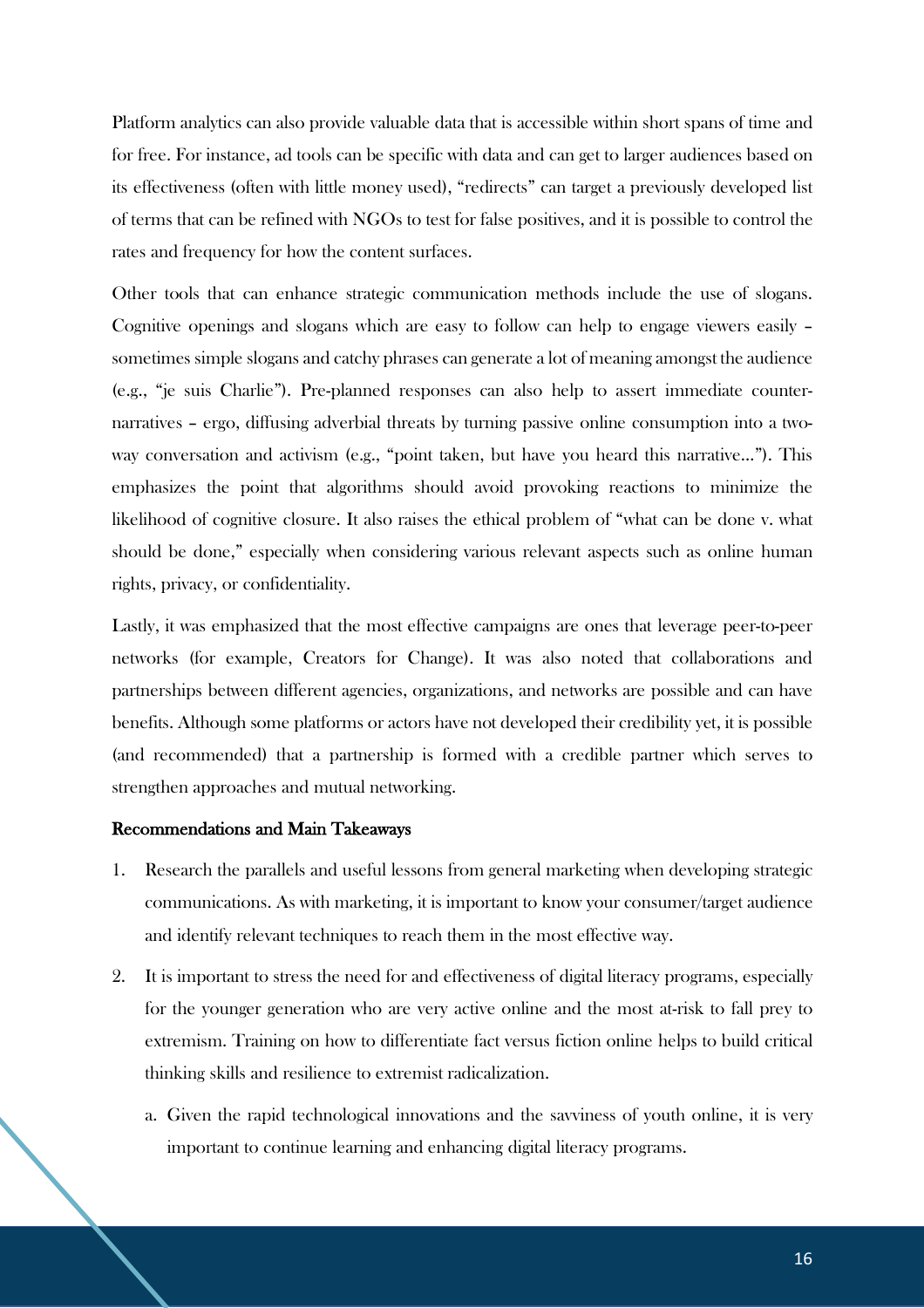3. An additional strategy that has been effective thus far involves using algorithms to redirect users away from violent extremist content to content that credibly refutes extremist content and recruitment materials. Some social media and internet platforms have begun to develop and implement this strategy, which has been instrumental in containing extremism. This should be developed further and encouraged for other private sector actors, technology companies, and social media platforms to implement.

## **Day 3** – May 24, 2021

#### Session 5: **Lessons Learned from Crime and Violence Prevention**

In this session, the speaker provided some examples and lessons learned from the European context on the crime and violent extremism nexus. Despite the fact that Europe is diverse and each country faces its own issues with terrorism, evidence has eluded to the fact that foreign fighters across Europe have contributed to attacks around the continent (for instance, a Belgian jihadist had a, now known, role in the Paris attacks in 2015). What is most important though is to better understand the ecosystem in which an extremist evolves before committing any acts of violence or terror. Here, the speaker underlined the importance of addressing the ecosystem and environmental source of extremism (meaning the publication of extremist discourse, hate speakers, influential leaders prompting extremism, social identity collapse among vulnerable communities, etc.) – failing to do so will fail to yield results in preventing radicalization. This will include addressing the political environment in which a number of actors have the opportunity to continue feeding the young, ergo more vulnerable generations, with extremist content and narratives.

It is also apparent that there is a connection between organized crime and terrorism/extremism. For instance, roughly 80% of the people who played a role in the Paris attacks of 2015 were associated with petty crime and gang activity prior to their engagement in terrorism (thereby, demonstrating the nexus between crime and terror).

The speaker defined the toxic ecosystem as the network and environment in which people evolve, serving as the primary place where extremism narratives thrive and expand. In the recent past, the biggest worry was jihadist narratives, and although this remains true today, the next major avenue of concern – far-right extremism – has already begun to manifest itself and will likely proliferate in the future. This includes the dangerous dynamics that are forming as a result of and in response to religious-based extremism, as well as the general immigration that has given rise to the far-right's "replacement theory" and The Great Replacement narrative.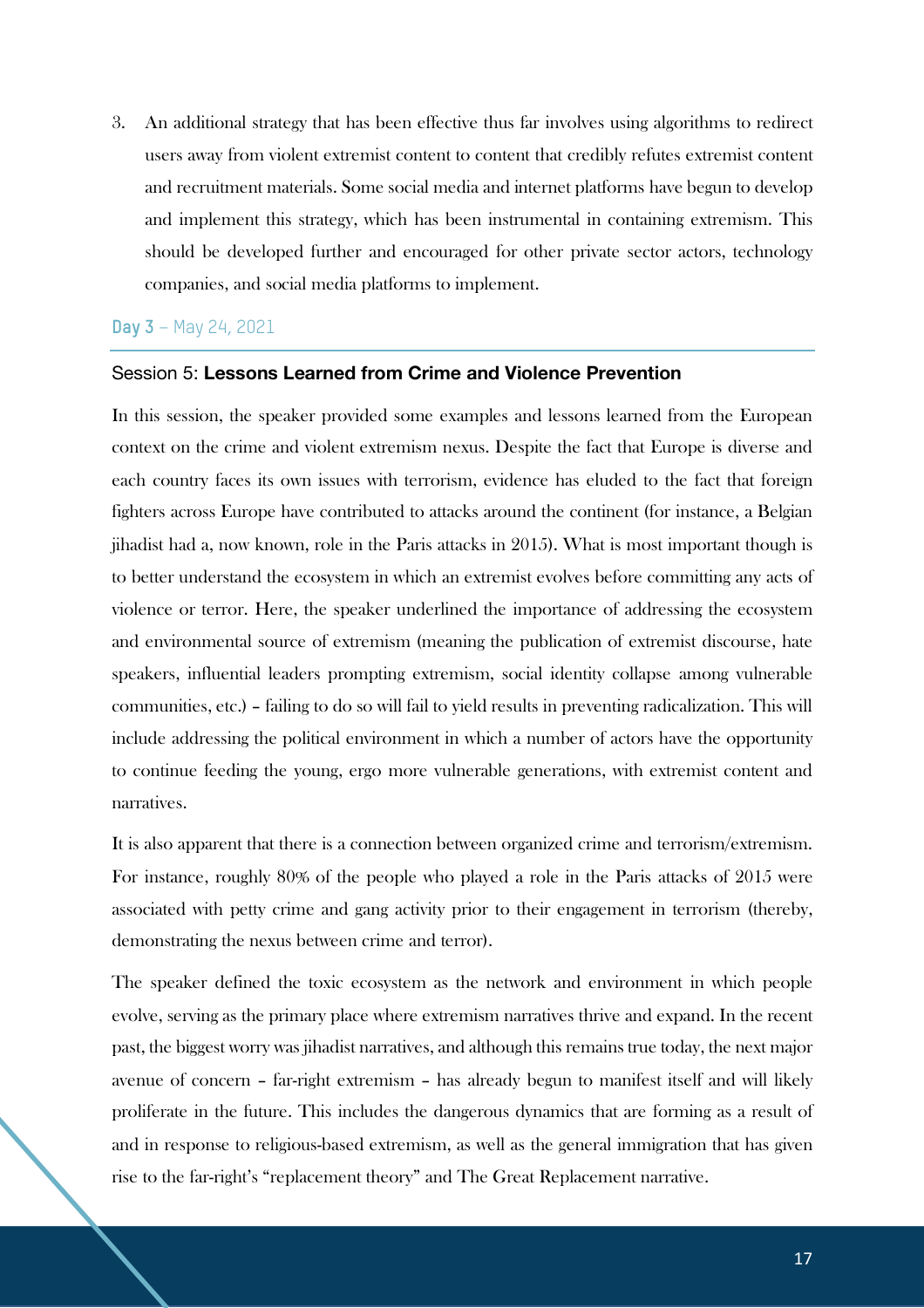When it comes to the toxic ecosystem, it is important to recognize its overwhelming influence over other factors. This means that the education of the youth, for example, will not alone reach the intended goal to prevent and counter extremism (although it is a necessary component). This is because radicalization to extremism and individual adherence to dangerous ideologies has not been the result of a lack of educational content alone; rather, it has often been a result of the accumulation of influences in the toxic ecosystem outside of schools and education systems.

When discussing the terrorism and violent extremism trends in modern-day society, there has been growing consensus on the glaring similarities arising between far-right/neo-Nazi terrorists and violent religiously-inspired terrorists (especially those in the West). When comparing the manifesto of the far-right Christchurch, New Zealand, shooter with radical religiously-inspired manifestos, the similarities are highly evident – these include, but are not limited to, strategic verbal references, the narratives of hate, ideological black and white in their perceptions of the world, and calls for an uprising (of various sorts). There is also a noticeable resemblance in the ecosystem dynamics that foster terrorist and extremist ideologies between the two opposing ideological forms of violence – practically taking the same form, just with differing ideologies.

Effective counter extremism programs and efforts require a joint, collaborative approach between academics, law enforcement agencies, and practitioners to find the best way for young people to build their resilience and to tackle the toxic ecosystem set up and proliferated by extremist groups on all sides. This can be achieved through dialogue platforms where knowledge and insights are shared. Notably, it is necessary to draw the lines on where prevention and intervention differentiate, delineating the roles and responsibilities of each stakeholder in this process.

A proposed solution can be seen in the general "Canal Plan in Europe" which seeks to deal with the ecosystem (including the ideology element, the push factor, and the organized crime activity) – targeting different aspects such as gun trafficking, drug trafficking, fake papers/counterfeit documents, micro-financing of terrorism, etc. Besides tackling these types of relevant factors in the ecosystem, the public needs to be educated about them and see concrete results for the approaches to gain credibility.

## Recommendations and Main Takeaways

1. Advocate for a multifaceted approach for dealing with the ecosystem which breeds extremists. There is a need for a joint collaborative effort between political actors, law enforcement agencies, academics, and practitioners to build trusting partnerships and develop evidence-based approaches and studies.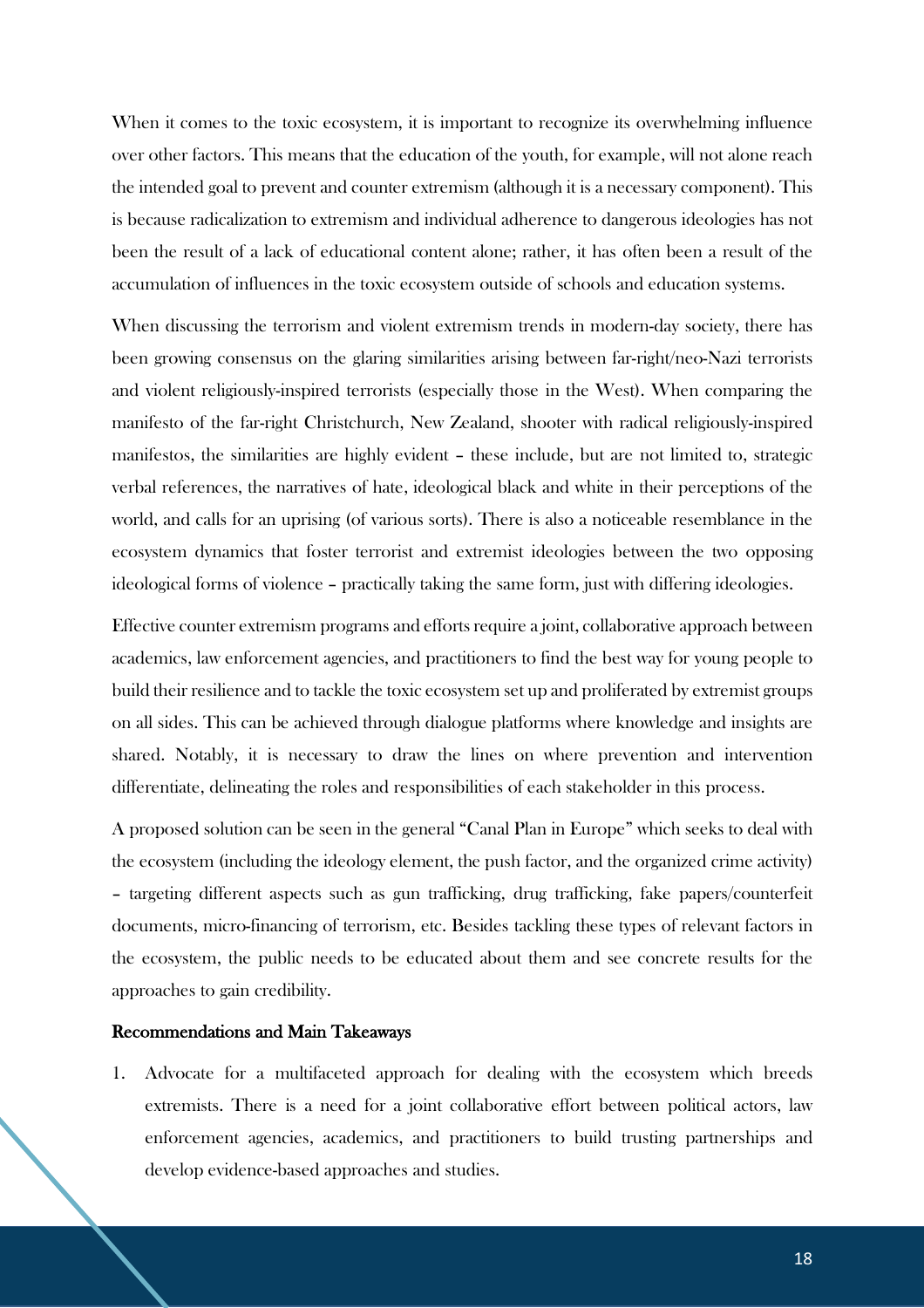- 2. Continue to monitor and research the nexus between crime and radicalization, assessing not only religiously inspired groups, but also those falling under far-right ideologies.
- 3. It is also important to keep in mind the notion of a continuum people change and evolve, and if someone is not radicalized now, it can still happen later on – and so, screening needs to be performed continuously. As well, we need to learn how to respond and to prevent while keeping in mind the continuum of ecosystem evolution and how it impacts individuals.
	- a. People who are of interest but have not become active yet continue to evolve day by day in their ecosystem because they are under the influence of their ecosystem (ideology strengthens day by day if it fully surrounds you) – meaning we need to target and disrupt this cycle.

#### Session 6: **Lessons Learned from the Education Sector and Child Development**

In this session, the first speaker presented lessons on how education can be used in the field of CVE. Education as a tool for the prevention of extremism needs a critical approach, but this alone will not be enough to address and tackle the problem. The employment of "deep critical thinking" is about how thinking interacts with emotions and values – focusing on dissolving the "us v. them" narratives that pose as a risk factor for extremism. It is also important to perceive some validity in differing viewpoints and values among individuals, especially younger people. Some of the important lessons learned from experience and points to address going forth are:

- a. Avoiding bias and the stigmatization of cultural and religious groups (including the appearance of bias) – an approach looking at the structure of thinking helps to overcome bias;
- b. Connecting the needs, values, and emotions of people impacted;
- c. Avoiding information-only approaches these feature very little behavioral evidence for change and instead often provokes reactance;
- d. Avoiding creating psychological reactance heavily pressuring the acceptance of certain narratives and view onto others can cause the opposite effect and consequentially strengthen the reverse narrative (in this case extremist narrative), so rather than creating an opening, it intensifies the desire for defense;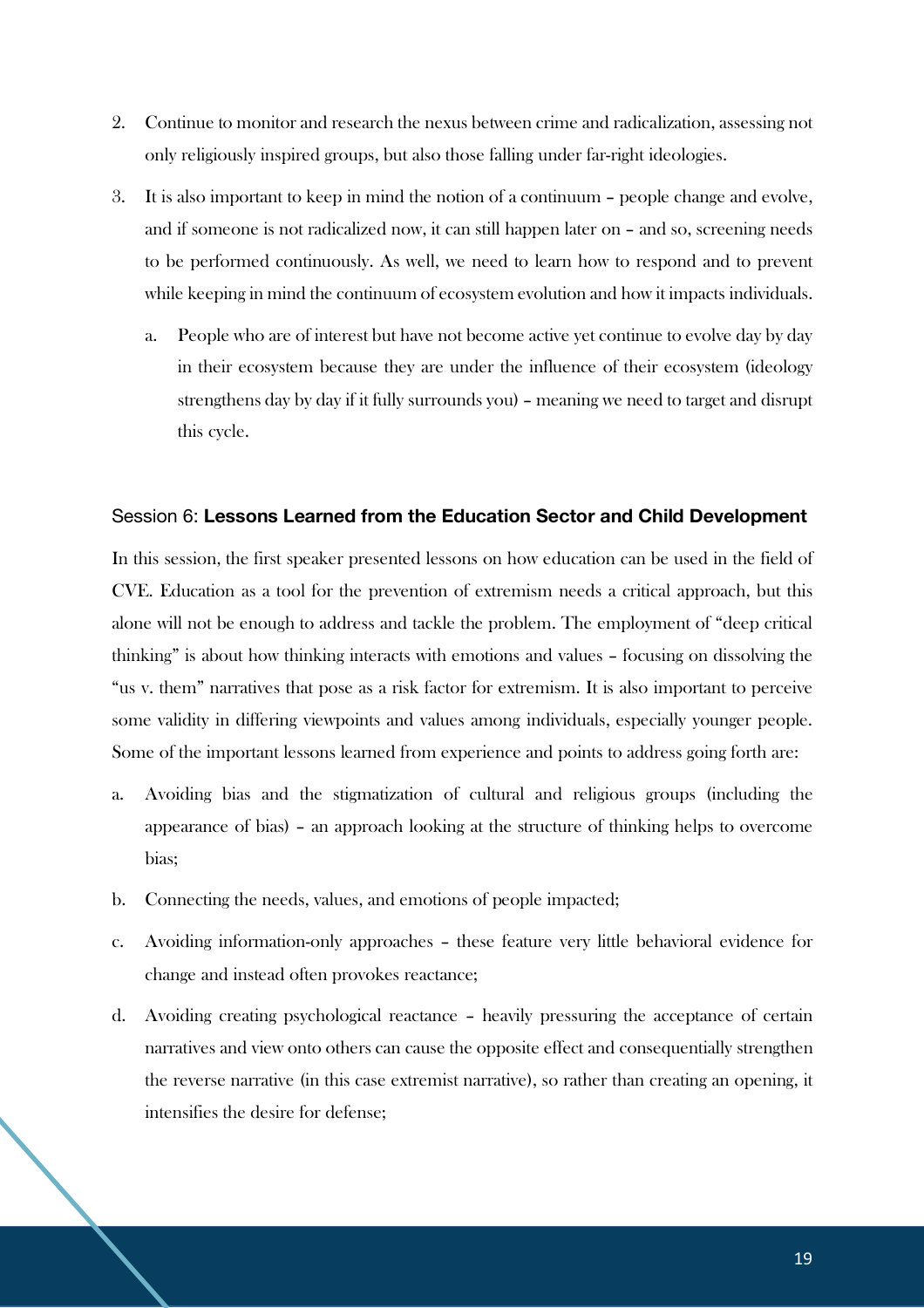- e. Encouraging the use of meta-cognition a method that allows you to "see your thinking" and leverage it;
- f. Using reflective meta-awareness intentionally using sense perception, emotion, social interaction, and living in the "lived situation" to help fully contextualize perceptions and comprehend what the 'lived situation feels like;'
- g. Broadening the decision-making process to better manage emotions which serves as a second step to the reflective meta-awareness, as it helps to avoid the perception of others as threats (a non-verbal sensory method appropriate when there are trauma impacts);
- h. Using schools as a node in the broader ecosystem. Schools can be a neutral and positive environment where exchanges between children, parents, teachers, community leaders, and other relevant figures, takes place which can offer various perceptions and narratives to diversify information (more well-rounded views); and,
- i. Using hard-to-fake, predictive measurement, and gold-standard research design to show behavior change cross-culturally and demonstrate improved educational performance to incentivize governments to invest.

It is also important to connect violent extremism throughout various education systems, not just in school, including those of communities and prison/rehabilitation centers.

One successful approach that has been used both in terms of education and in rehabilitation and reintegration is the concept of improving Integrative Complexity (IC). IC thinking has been used to predict whether a person could become violent or not. It concerns how complexly people perceive the social world to be; simply put, whether it is seen as black or white, or with shades of grey. IC coding predicts outcomes of behavior: if IC goes up, violence lessens and social harmony increases, if IC drops, then conflict and violent behavior increases. It is an effective tool that can be used for P/CVE activities.

Terrorists and extremists strive to portray the "black and white" and "us v. them" analogy, especially to younger people, in an attempt to create and reinforce polarization in society. The narratives can include an "all right" versus "all wrong" analogy, which is essentially a blame narrative that takes shortcuts - e.g., "only my viewpoint is right." The "in- group" versus "outgroup" narrative forwards the idea that "you are either with my group or against it" – which inherently triggers a call of emergency, or call for action (i.e., engagement in violence). This narrative utilizes basic instinctive shortcuts to reach people and promises the result of victory.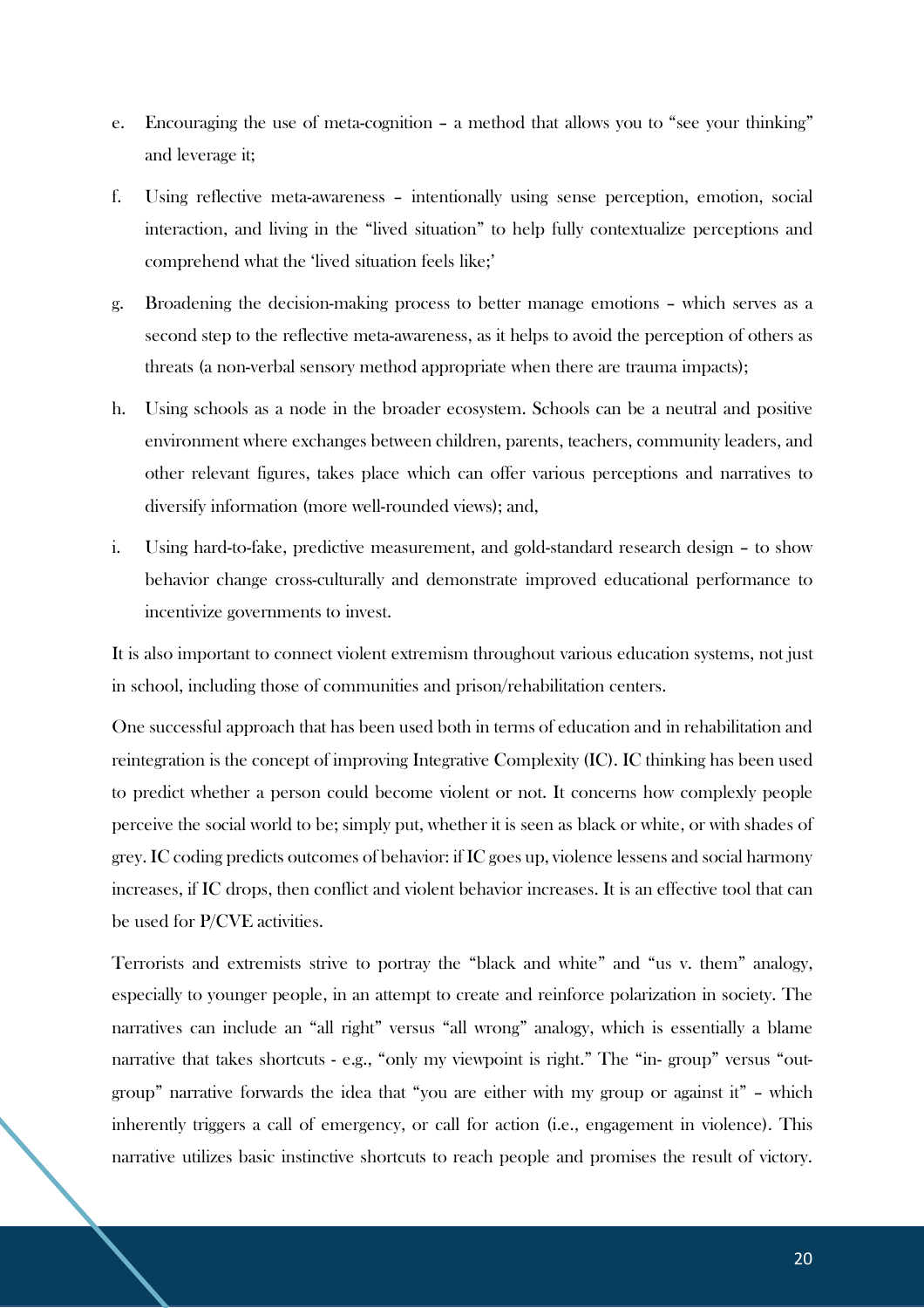Hence, this mentality can easily lead to adopting extreme narratives and potentially contribute to the legitimization of violence.

It is important to realize that human beings process meaning with their head thinking and their heart thinking (sense, emotions, body, etc.) – heart thinking has a reputation of being irrational, when in reality it is multilayered and adds complexity. These two ways of processing thinking are in dynamic tension with each other and under extreme threat in response to their inherent tension – the head's logic often opposes the heart's feeling and vice versa, as rational v. emotional thoughts often clash. Moreover, head thinking has the tendency to decrease when the limbic reactions increase.

One of the strategic goals going forward will be the need to invest in teacher training and address the issue with "rote pedagogy" – an approach in teaching through memorization of certain content to the point of information retention. Addressing this style of teaching presents few narratives countless times, thereby blocking critical thinking avenues, can help to provide a culturally conceptualized education of subjects like history. Simply put, diverging from rote pedagogical teaching encourages young students to understand information, not memorize it, relate new information to prior knowledge, and actively participate in the learning process – if this style of learning and thinking is not available in schools, single narratives would likely become the only known information to the younger generation.

The second speaker began by highlighting the need to build resilience in schools because schools may be a place where radicalization can occur. School prevention needs to be a wholesale approach that looks at all children and young people, not just ones we think might be vulnerable. As such, schools need to be a neutral place and one where students can feel safe.

When schools are not neutral, or some aspects of it are not, it could contribute to psychological and sociological trauma, which could potentially relate to radicalization to extremism and violence. Some of the contributing factors include racism, inequality of educational outcomes, bullying and humiliation (by teachers and students alike), the normalization of violence and revengeful punishments, gendered violence, extreme nationalism, and/or exclusionary religiosity. Some of these triggers are not easily recognizable and not all individuals at risk can be identified beforehand due to the vast amount of potential triggers which could arise.

When dealing with grievance and oppression, it is important to understand that it is not just a perception, but it could also have real consequences. Given the fact that young people are not at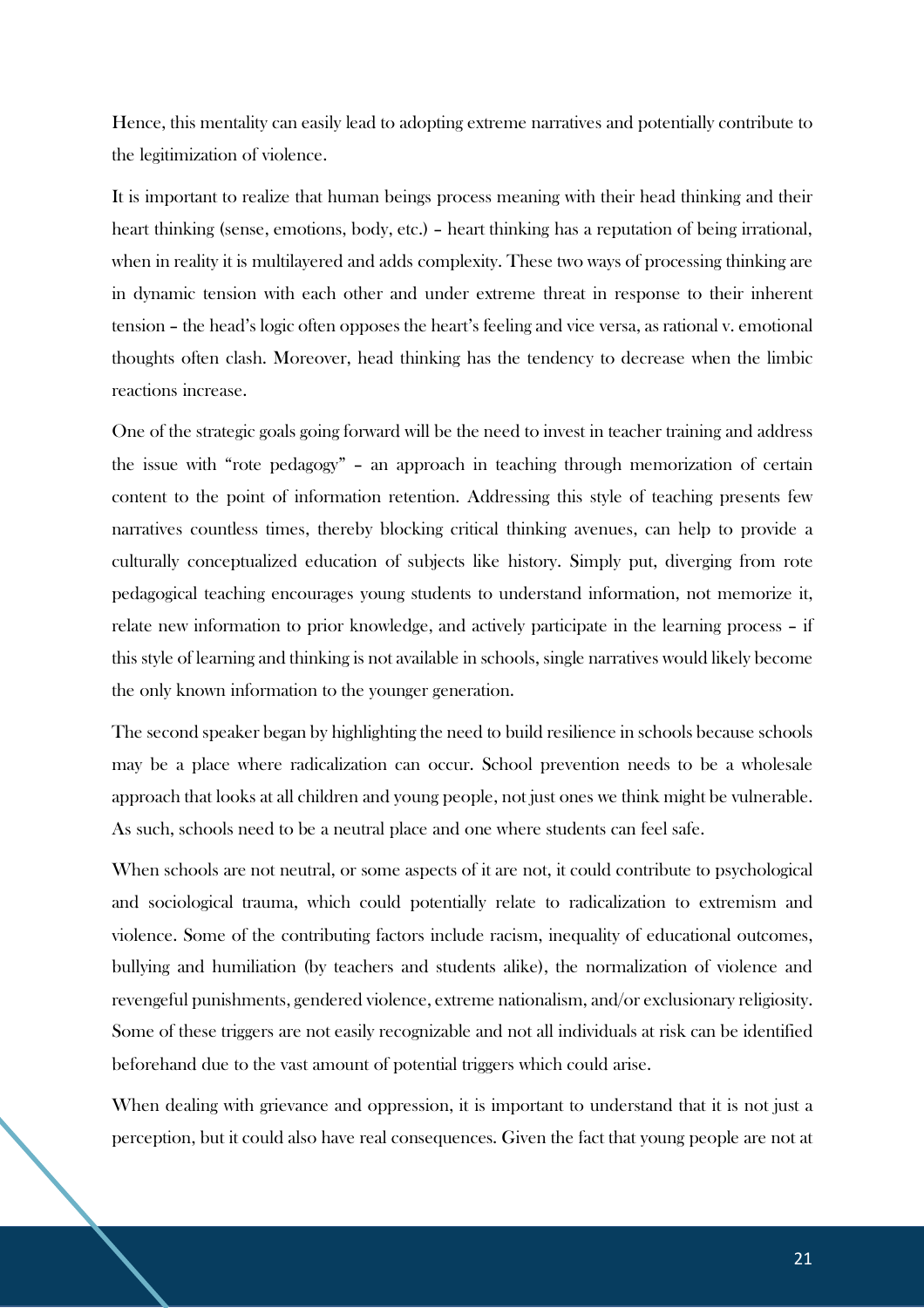the forefront of political solutions and do not always have the means to impact change, engaging in violence or joining a violent movement is seen as a form of empowerment.

In order to build the resilience of young people, it was suggested that there is a need to use three components – 'interlocking gears' – to manage the grievances they experience:

- a. Critical thinking encouraging young people to be comfortable with ambiguity and to question recruiters and their narratives. However, the dilemma is where to stop the questioning of things and 'who decides' where it stops;
- b. A rights-based approach the everyday pursuit of 'rights' in school (including the knowledge of their own rights), fosters respect for other's rights, and awareness of individual entitlement. Additionally, knowledge of rights gives individuals a base for tolerance (what they will and will not tolerate from others, such as gender-based violence), and knowledge of rights is key to countering the narratives of violent extremism; and,
- c. Building self-confidence groomers and radicalizers always want to exploit vulnerable and fragile young people (lacking confidence and self-identify) and to build confidence through their extremist narrative, which can be effective in situations where schools fail to build the confidence of youth. Schools should facilitate building positive self-confidence in young people, and creating a safe space for dialogue with and between children.

It is important to recognize that schools cannot tackle the big political issues, which may trouble young people on their own. However, it can work to ensure that it does not harm the youth psychologically – for instance, addressing the often habitual, negative reactions to issues through habits of questioning, fosters a rights-based response (to others, to themselves, and to events), and finds different ways to tackle young people's needs.

#### Recommendations and Main Takeaways

- 1. Young people have huge needs including fulfilling a duty, excitement, self-importance, and different sorts of triggers. However, it is complicated and difficult to know all the triggers through education alone. As such, we need to include education in our approaches to P/CVE activities, but education and school environments will not provide the "answers" on their own.
	- a. The issue is broader than pedagogy further consideration needs to be given to how schools communicate the hard subjects like political debates, addressing how to consider, for instance, actions in the name of religion vis-à-vis societal conventions. In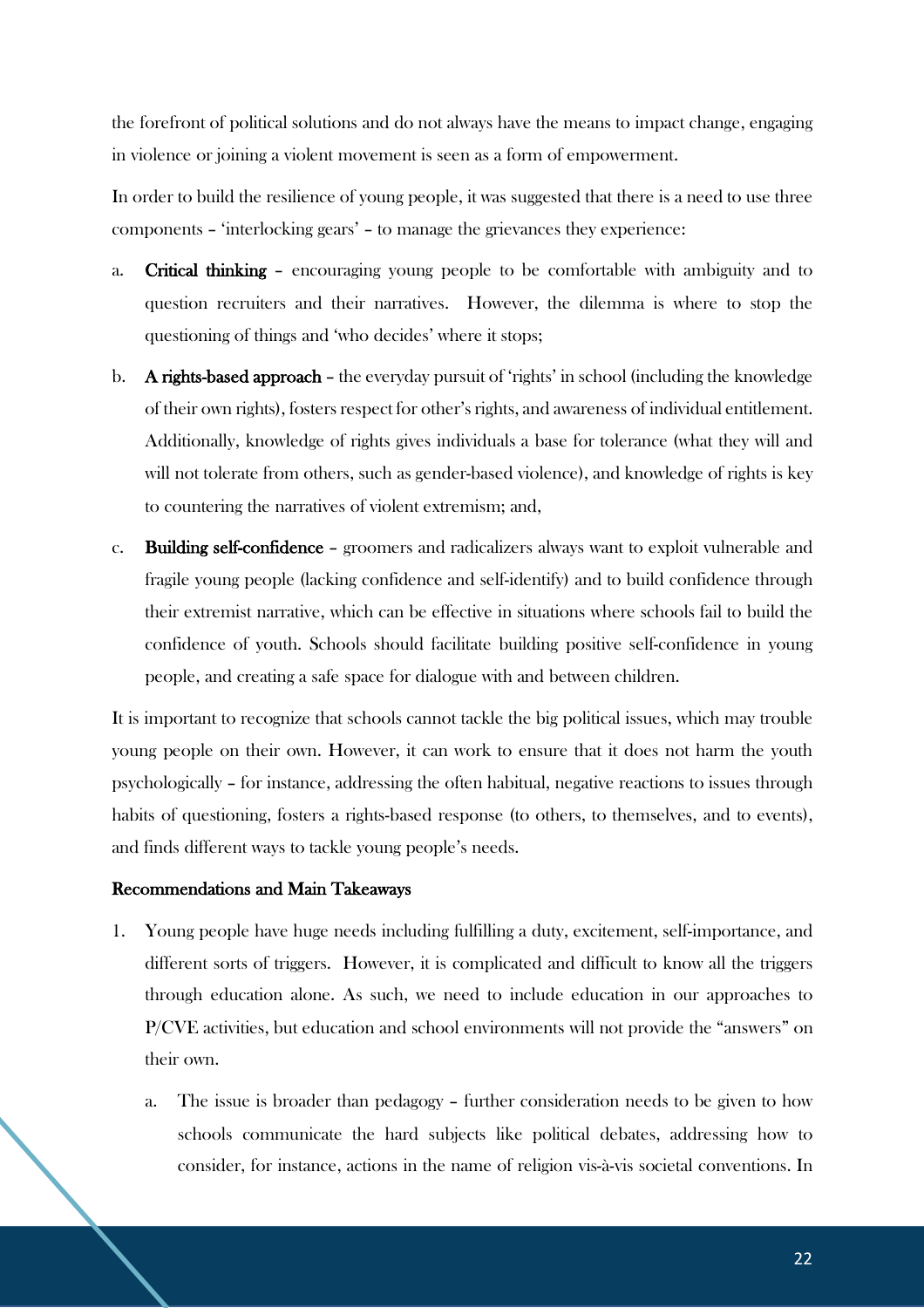other words, how to differentiate inanimate cognitive beliefs from real-life conventions and harms – e.g., violating someone's human rights in the name of religion and more.

2. Higher education also needs to be addressed because it perpetuates a cycle where the ones being schooled in higher education will later be the ones teaching in primary and secondary schools. As such, a beneficial and responsible school system should include the capability of the educators themselves – given that educators are responsible for the learning process of the younger generation, it is imperative that educators are fully informed and prepared on how to deliver positive learning experiences.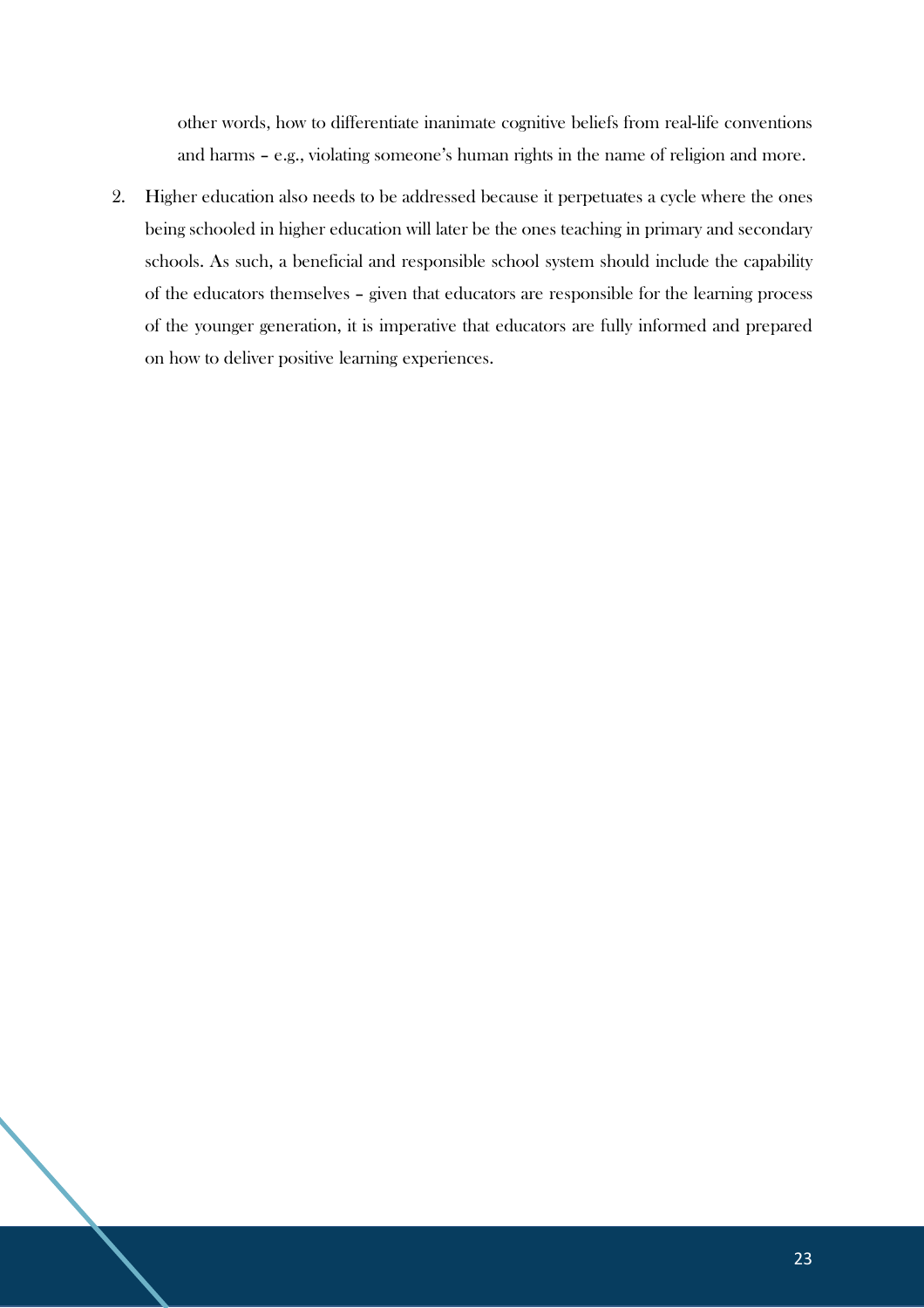# **Conclusion**

This 3-day roundtable event has addressed many important issues relevant for psychological resilience to extremism and violent extremism. The speakers presented a number of problems and gaps in research and approaches, and also highlighted the positive progress made and successful efforts to build the psychological resilience of young people to violent extremism. Most importantly, the speakers offered an array of insightful recommendations for future policies, ones that can strengthen the global effort to prevent and counter violent extremism.

Some of the noteworthy takeaways and recommendations to highlight in concluding this event include:

- 1. The 3 "N's" of radicalization needs, networks, and narratives are important factors in joining extremism and adopting radical ideologies that consist of 3 core elements – grievance, culprit, and method (solution of terror).
	- a. In deradicalization, needs should always be addressed first by focusing on building human connectivity, showing empathy, reconnecting with family, emphasizing the inefficacy of war and benefits of peace.
- 2. There are different individual and collective triggers that could drive people towards endorsing extremist narratives, joining terrorist organizations, and carrying out violent attacks, such as committing suicide missions.
	- a. Suicide missions can be disrupted between the planning phase and the actual commitment of an attack – a process that often takes over a month.
	- b. Building youth resilience requires empathy, introducing inspiration figures, amplifying the voice of victims and former extremists to provide guidance, and establishing positive mentors locally.
- 3. Prisons are used by extremists to radicalize and recruit vulnerable inmates/petty criminals by offering prison protection, social group and identify affirmation, financial incentives, and/or threaten their safety or their family.
	- a. Providing enhanced guard/staff training to recognize early signs of recruitment, separating extremists from regular criminals, and having a trustworthy and strong warden, are a few ways to minimize risks.